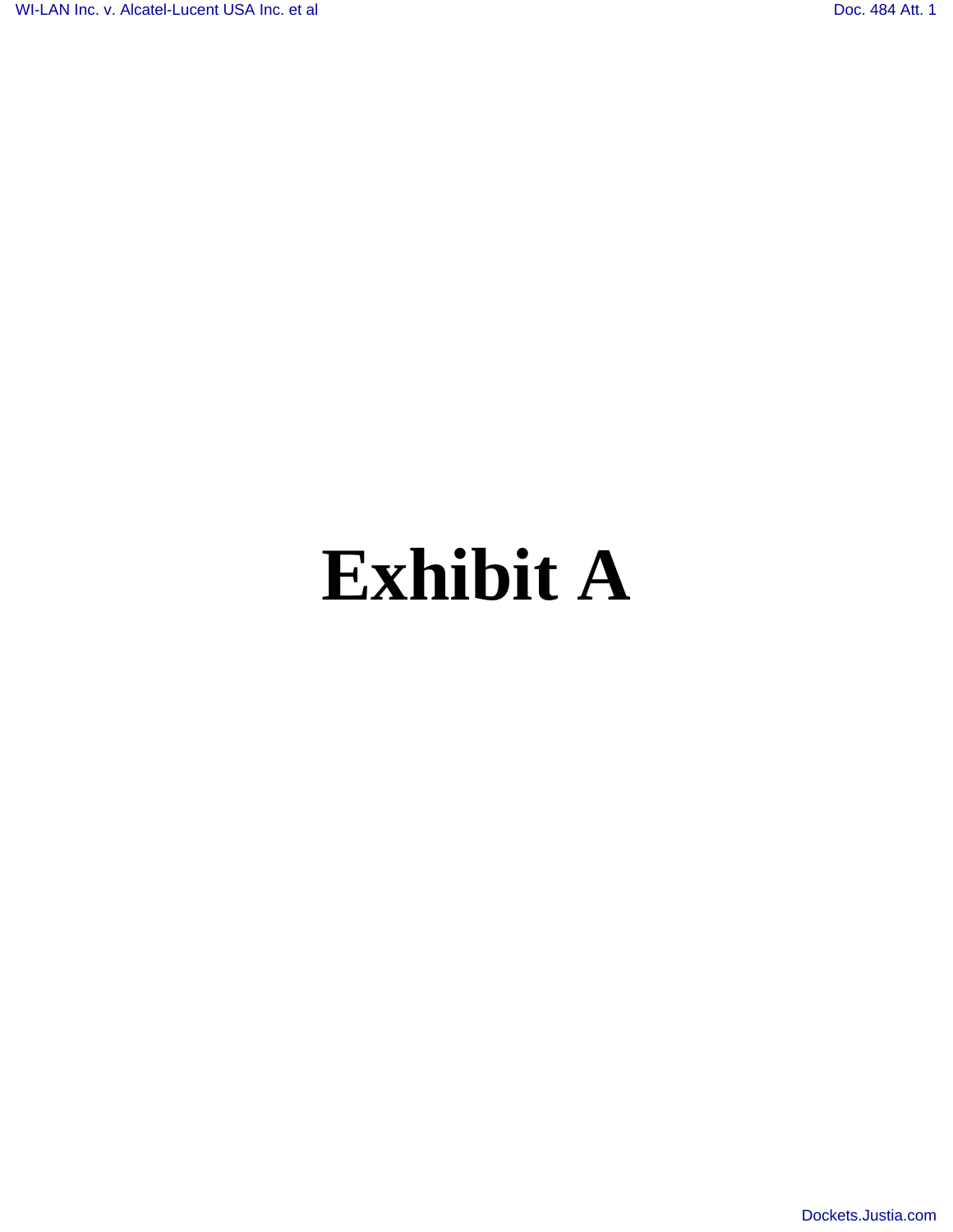1 **IN THE UNITED STATES DISTRICT COURT** FOR THE EASTERN DISTRICT OF TEXAS<br>
TYLER DIVISION TYLER DIVISION 3  $\texttt{WI-LAN}$  ,  $\texttt{INC.}$  ) + DOCKET NO. 6:10cv521<br>→ DOCKET NO. 6:10cv521  $-\mathbf{vs}-$  ) 5 Tyler, Texas<br>ALCATEL-LUCENT USA, INC., 12:45 p.m. ALCATEL-LUCENT USA, INC.,<br>6 ET AL ) July 9, 2013 7 \*\*\*\*\*\*\*\*\*\*\*\*\*\*\*\*\*\*\*\*\*\*\*\*\*\*\*\*\*\*\*\*\*\*\*\*\*\*\*\*\*\*\*\*\*\*\*\*\*\*\*\*\*\* 8 WI-LAN, INC. ) DOCKET NO. 6:13cv252<br>9 - vs- (2001)  $-vs-$  ) 10 HTC CORPORATION, ET AL ) 11 12 13 14 TRANSCRIPT OF TRIAL AFTERNOON SESSION 15 BEFORE THE HONORABLE LEONARD DAVIS, UNITED STATES CHIEF DISTRICT JUDGE, AND A JURY 16 17 18 19 20 COURT REPORTERS: MS. SHEA SLOAN MS. JUDY WERLINGER<br>21 M. Ferguson 211 W. Ferguson Tyler, Texas 75702<br>22 Shea sloan@txed.uscom shea\_sloan@txed.uscourts.gov 23 24 Proceedings taken by Machine Stenotype; transcript was produced by a Computer. 25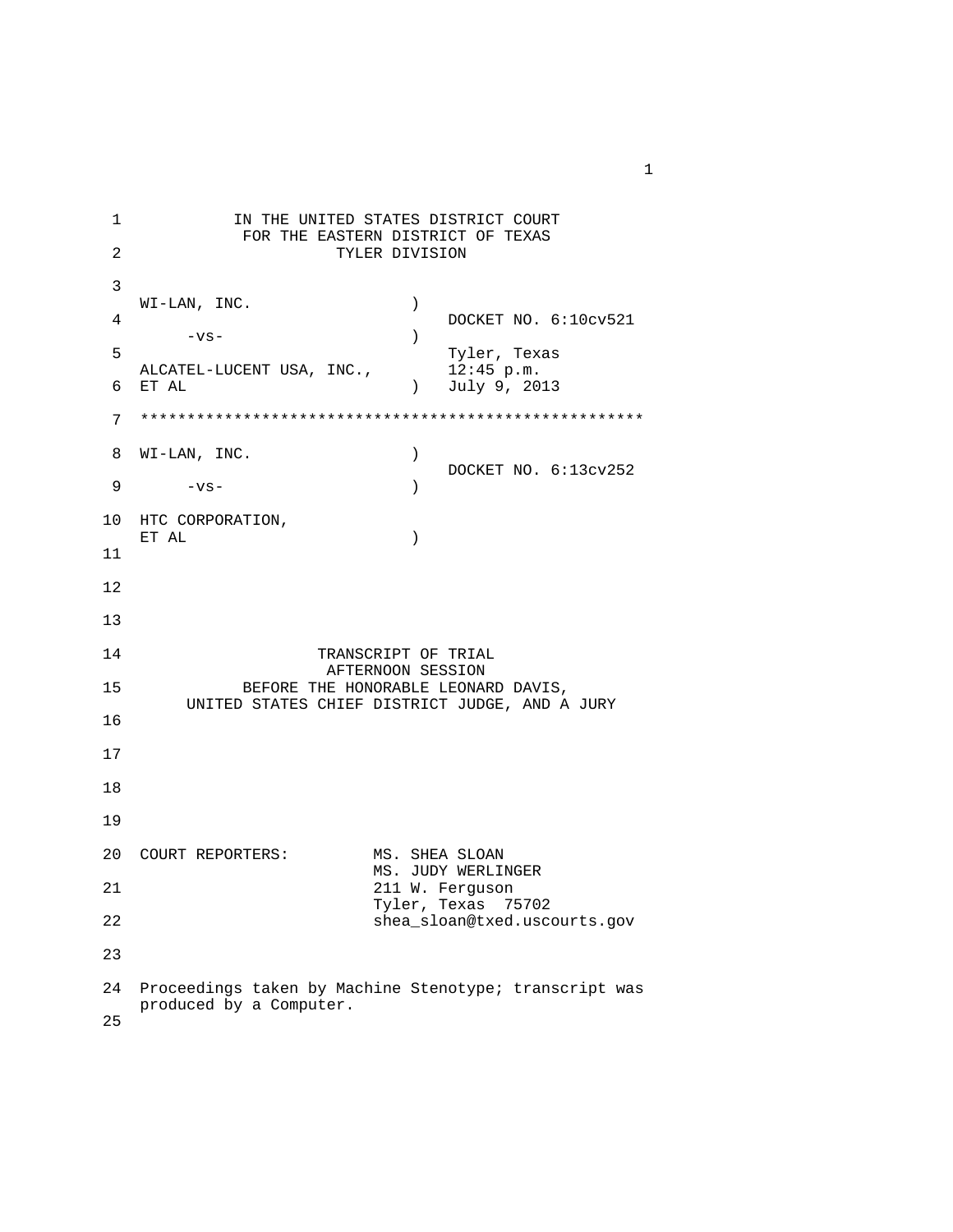1 Q. Okay. How many -- is Wi-LAN a publicly traded 2 company? 3 A. It is. We're on the NASDAQ Stock Exchange. 4 Q. So nothing secret about your business or what 5 you do? 6 A. No. We're an open book. You know, we have to 7 file reports and give analysts calls and give 8 shareholder calls, so... 9 Q. How many employees do you have at Wi-LAN? 10 A. We have a little over 50 employees. 11 Q. And what do your employees do? 12 A. They do a lot of things. People have an 13 opinion that we're a lot of lawyers. We're actually 14 more engineers than lawyers. So we have a lot of 15 lawyers, engineers, master's, Ph.D.s, and then people 16 like myself that have both a, you know, finance and 17 engineering degree. 18 Q. So we know from this lawsuit that the 19 discussions in opening statements and things, that 20 Wi-LAN is in the business of licensing technology. 21 Can you tell the jury generally what it means

 22 to be in the technology licensing business and what that 23 means your business does day-to-day?

 24 A. Sure. We -- so maybe I'll step back a bit. 25 We -- we started with our own patents. We are

experience of the state of the state of the state of the state of the state of the state of the state of the s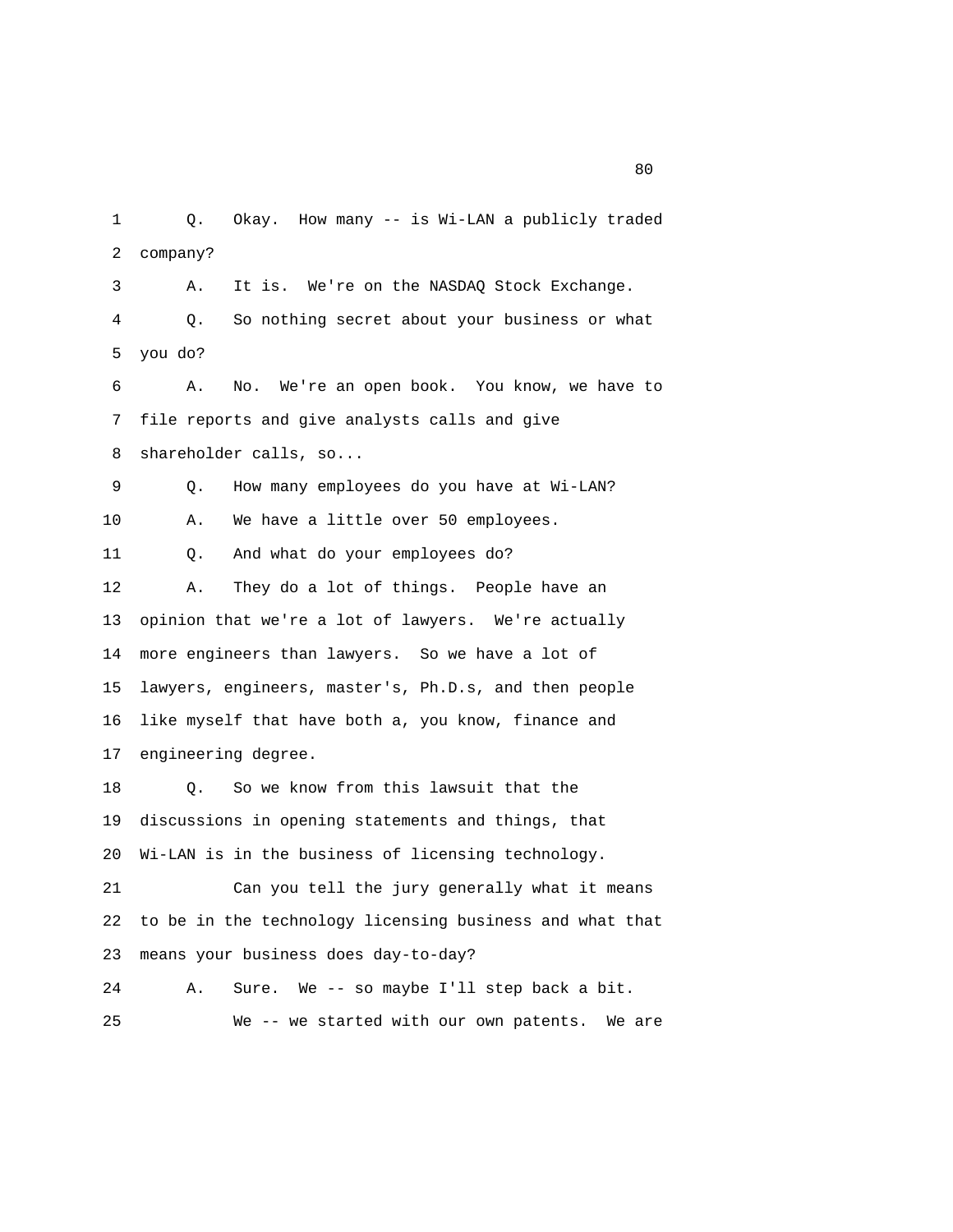1 a product company, and those initial products we had 2 developed patents on. And what we found were companies 3 were infringing those patents.

 4 In 2006, we changed from a product company. 5 We sold -- there were companies that wanted to buy our 6 product lines, and we sold our product lines. And then 7 we went forward licensing those patents that we owned.

 8 We also knew that -- you know, we wanted to 9 continue with that business, so what we do is we -- we 10 do due diligence on companies, and people bring us 11 patents and technology, and we buy -- buy those patents 12 and technology from those companies.

 13 We also have an R&D program within the company 14 so we develop our own -- we continue to develop our own 15 technology on a small scale, and develop -- you know, 16 try to sell the algorithms and software and also develop 17 patents. 18 **Q.** So would it be fair to say that the customers 19 for your business are the people that take licenses to 20 the technology that you have so that they can then use 21 and implement that technology? 22 **A.** Yes, it is. I would consider all our 23 customers to be like -- you know, we would call them 24 customers or licensees, so...

25 Q. Now, how many licensees would you say you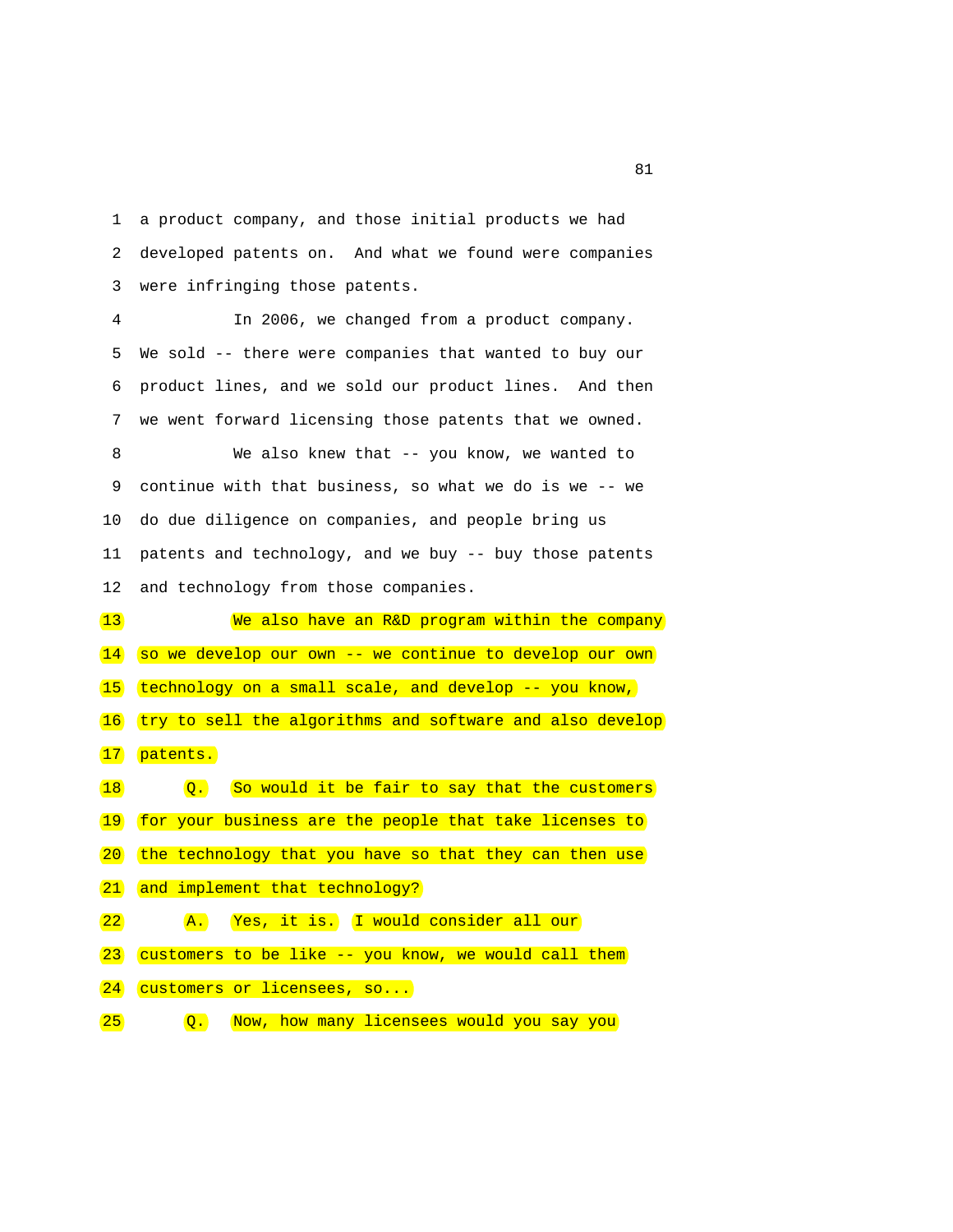1 have?

| $\vert 2 \vert$     | We have close to 280 license -- companies that<br>$\mathbf{A}$ . |
|---------------------|------------------------------------------------------------------|
| $\vert 3 \vert$     | are licensed to our technology.                                  |
| $\vert 4 \vert$     | Is it all your technology, or do some<br>$\overline{Q}$ .        |
| 5                   | companies license different parts?                               |
| $\boxed{6}$         | Yeah, we're quite flexible. So if a company<br>$\mathbf{A}$ .    |
| $\boxed{7}$         | comes in and wants a license to our wireless portfolio           |
| $\sqrt{8}$          | only, we'll do that. You know, sometimes they want               |
| $\boxed{9}$         | more. We also have a television DSL, and that's                  |
| 10                  | basically the main product lines.                                |
| 11                  | How does Wi-LAN rank in terms of companies<br>Q.                 |
| 12                  | that are in the patent licensing business? Are you a             |
| 13                  | big player, top 10? Are you a small fry?                         |
| 14                  | I would -- we're definitely not the biggest.<br>Α.               |
| 15                  | I think we're higher than -- I think we're definitely in         |
| 16                  | the top 10 of companies.                                         |
| 17                  | Okay. And let's talk a little bit about --<br>Q.                 |
| 18                  | well, let me -- I want to show you something before              |
| 19                  | we -- before we move on and talk about some of these             |
| 20                  | other things to do with these licenses.                          |
| 21                  | Α.<br>Sure.                                                      |
| 22                  | I want to show you a slide that was used in<br>$\overline{Q}$ .  |
| $\left  23 \right $ | opening statements, one of the Defendants' slides. (I            |
| 24                  | think it was No. 13.                                             |
| 25                  | Now, take a look at that slide.<br>Do you                        |
|                     |                                                                  |

experience of the contract of the contract of the contract of the contract of the contract of the contract of the contract of the contract of the contract of the contract of the contract of the contract of the contract of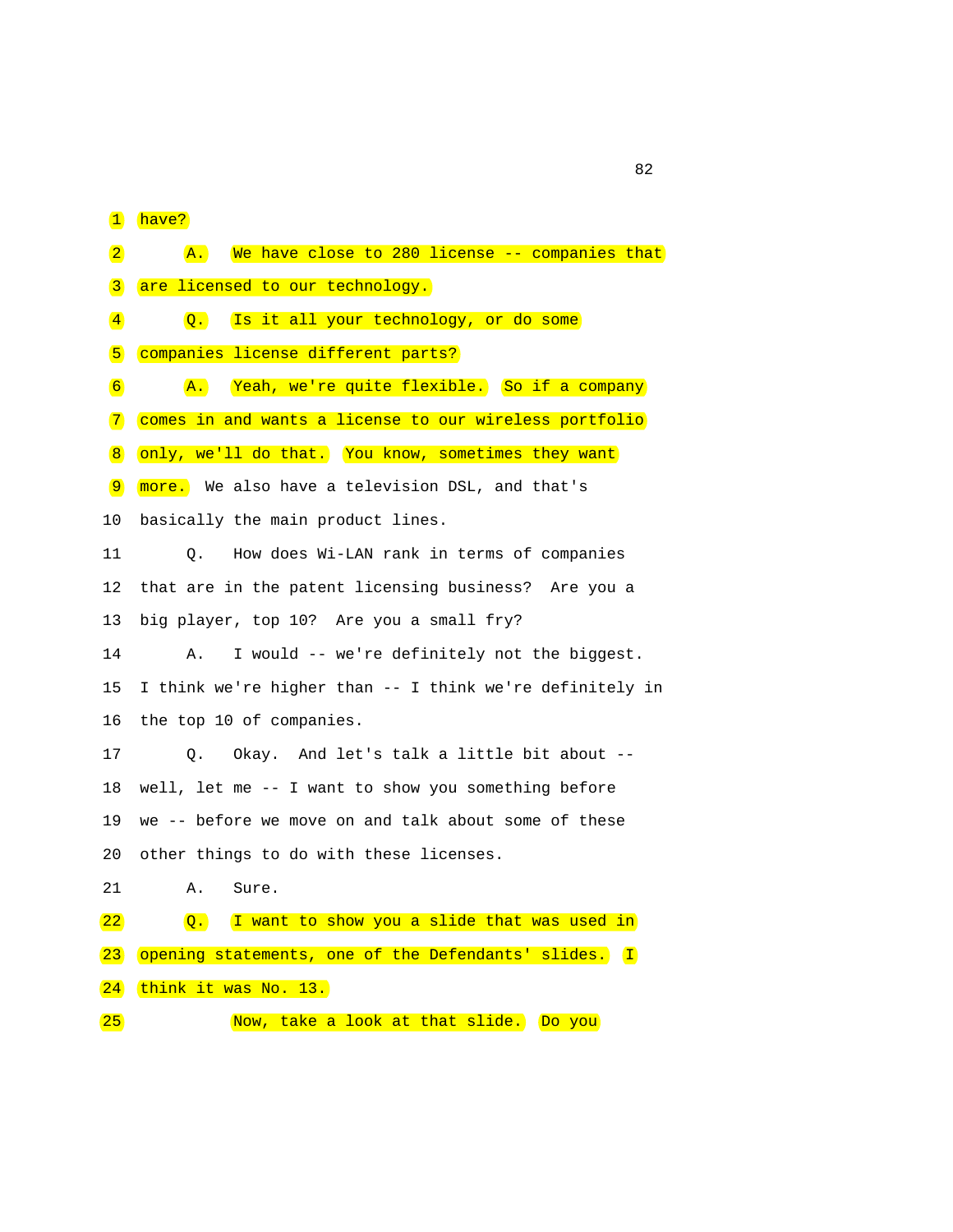| $\mathbf{1}$ | remember this from the opening statements?                         |
|--------------|--------------------------------------------------------------------|
| $\boxed{2}$  | Yes, I do. Yeah, I was here.<br>$\mathbf{A}$ .                     |
| $\boxed{3}$  | All right. This was put up in front of the<br>$\overline{Q}$ .     |
| $\boxed{4}$  | jury during opening to show the members of the 3GPP                |
| 5            | standards-setting body.                                            |
| $\boxed{6}$  | Do you recall that?                                                |
| $\boxed{7}$  | $I$ do.<br>$\mathbf{A}$ .                                          |
| $\boxed{8}$  | Now, I don't know if you ever played this game<br>$\overline{Q}$ . |
| $\boxed{9}$  | when you were a kid, but I want to -- I want to play it            |
| 10           | now, if we can, if you're familiar with it.                        |
| 11           | There are some of these names that have                            |
| 12           | something in common.                                               |
| $\boxed{13}$ | $\overline{A}$ .<br>$(0$ kay.                                      |
| 14           | You agree with that?<br>$\overline{Q}$ .                           |
| 15           | Yeah. There's some familiar names on the<br>$\mathbf{A}$ .         |
| 16           | list, yeah.                                                        |
| 17           | $\overline{Q}$ .<br>Okay. I want you to do me a favor. Now, you    |
| 18           | can give it a practice run, if you need to; but if you             |
| 19           | would take your finger and you can draw on that screen,            |
| 20           | and I want you to circle for me the companies that you             |
| 21           | think, with regard to Wi-LAN, have something in common?            |
| 22           | With Wi-LAN?<br>$\overline{A}$ .                                   |
| 23           | $\overline{Q}$ .<br>Yes.                                           |
| 24           | Nokia -- this isn't working very well for me<br>$\overline{A}$ .   |
| 25)          | here.                                                              |

experience of the contract of the contract of the contract of the contract of the contract of the contract of the contract of the contract of the contract of the contract of the contract of the contract of the contract of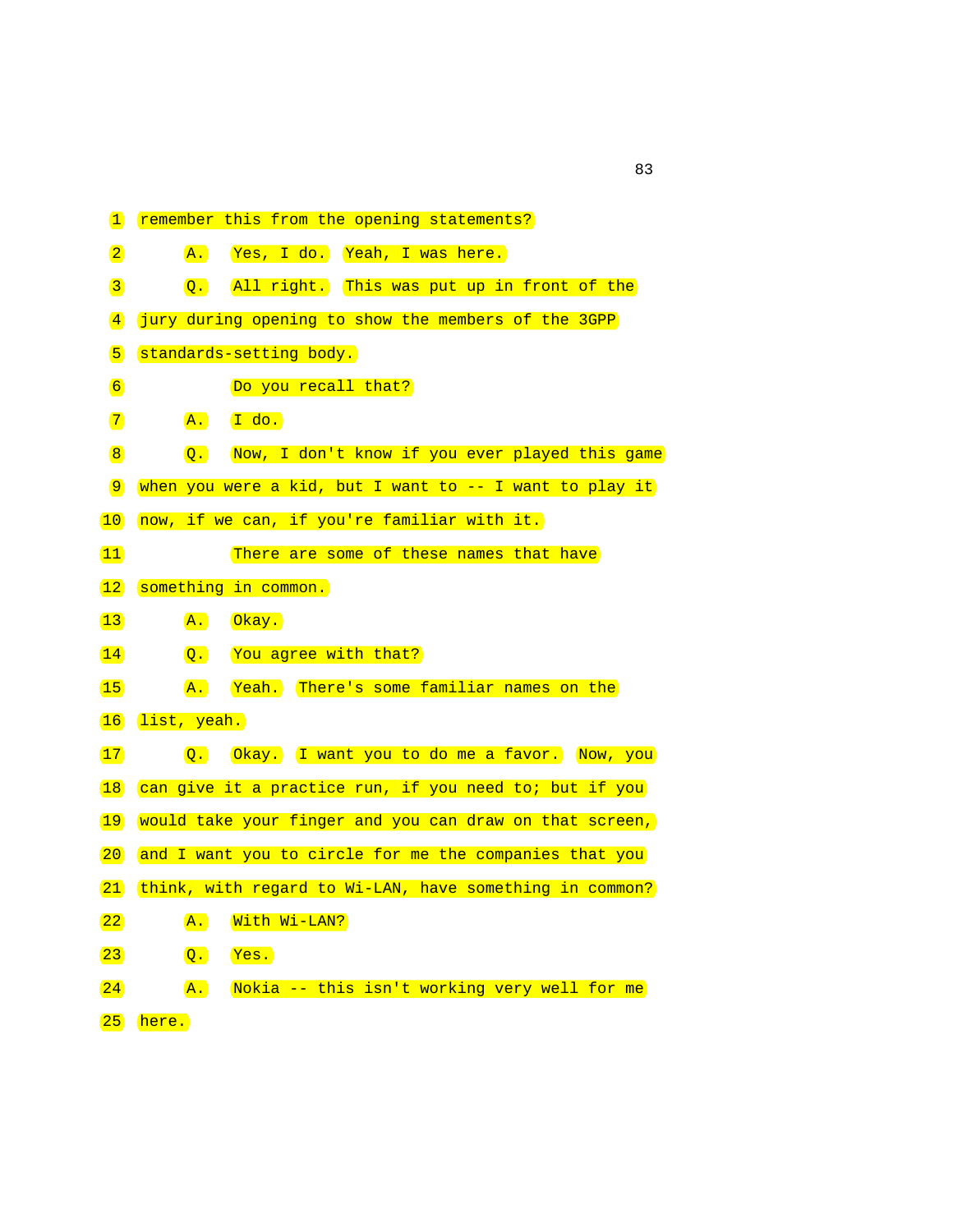| $\mathbf{1}$                 | $\overline{Q}$ . | All right.                                              |
|------------------------------|------------------|---------------------------------------------------------|
| $\boxed{2}$                  | $\mathbf{A}$ .   | Let me try to underline.                                |
| $\mathbf{3}$                 | $\overline{Q}$ . | Okay.                                                   |
| $\left  \frac{4}{2} \right $ | $\overline{A}$ . | $Samsung.$ I think -- I think that's --                 |
| 5                            | $\overline{Q}$ . | You think that's all you see there?                     |
| $\boxed{6}$                  | $\mathbf{A}$ .   | Yeah. There are some other companies where we           |
| $\boxed{7}$                  |                  | have -- you know, these are all --                      |
| $\boxed{8}$                  | $\overline{Q}$ . | Hold on a second. We don't want to spoil the            |
| $\boxed{9}$                  | mystery.         |                                                         |
| 10                           |                  | Tell us, what do these companies have in                |
| 11                           | common?          |                                                         |
| 12                           | $\overline{A}$ . | They are all companies that would -- that have          |
| 13                           |                  | taken licenses from Wi-LAN for various technologies.    |
| 14                           |                  | Q. Okay. Are there any of the companies that are        |
| 15                           |                  | listed on this slide that were members of the 3GPP      |
| 16                           |                  | standard-setting process that have taken license to the |
| 17                           |                  | patents-in-suit in this case?                           |
| 18                           | $\mathbf{A}$ .   | Yes, there are.                                         |
| 19                           | $\overline{Q}$ . | All right. Which ones?                                  |
| 20                           | $\mathbf{A}$ .   | We have Motorola, Samsung, Panasonic was --             |
| 21                           |                  | and we're negotiating with them again -- Fujitsu, and   |
| 22                           | LG.              |                                                         |
| 23                           | $\overline{Q}$ . | Okay. So despite having participated in the             |
| 24)                          |                  | 3GPP standard-setting process, these companies came to  |
| 25)                          |                  | Wi-LAN and took a patent -- took a license to the       |

84 and 2012 and 2013 and 2014 and 2014 and 2014 and 2014 and 2014 and 2014 and 2014 and 2014 and 2014 and 201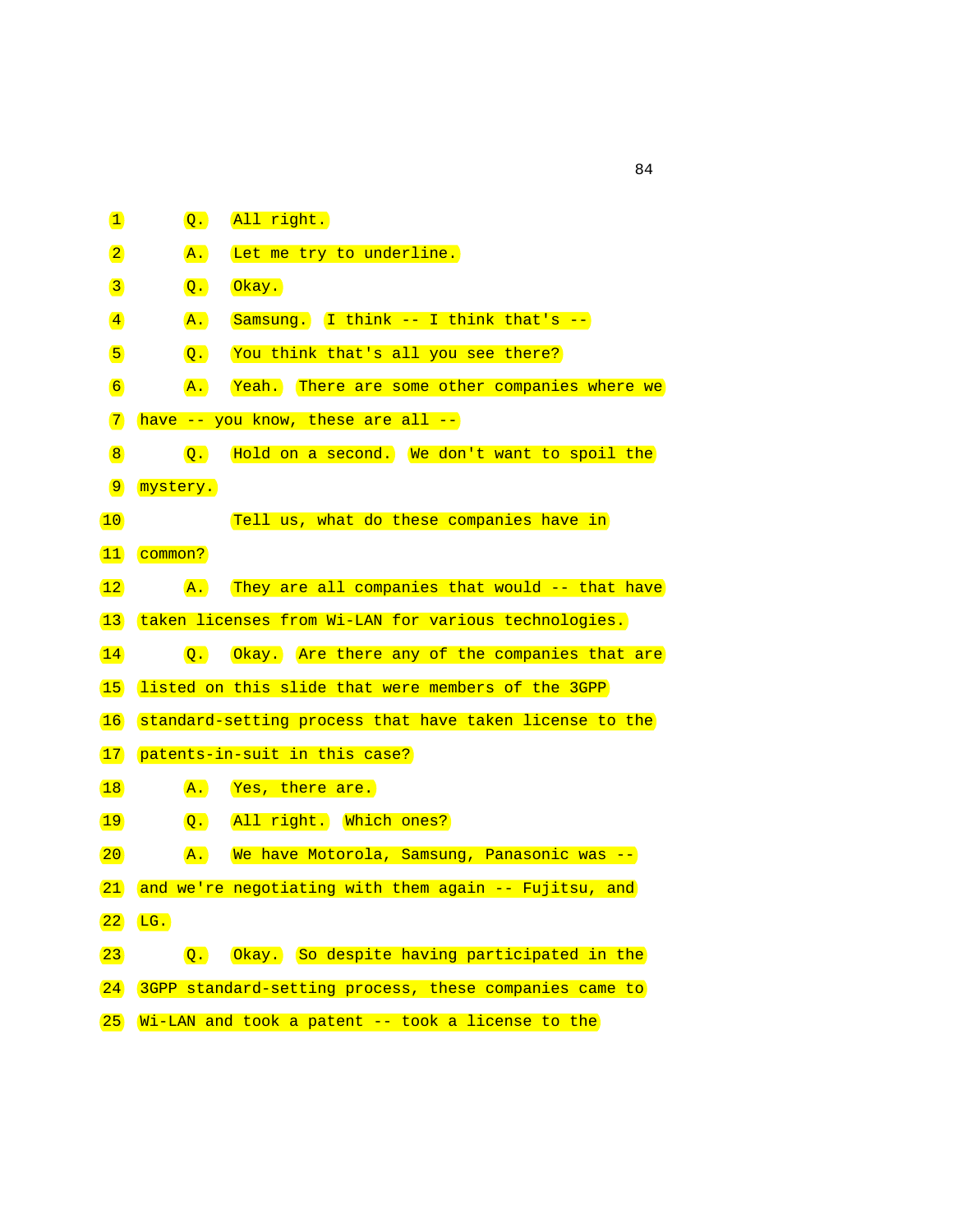| $\mathbf{1}$    | patents that are involved in this lawsuit?                       |
|-----------------|------------------------------------------------------------------|
| $\boxed{2}$     | They did. Yes.<br>$\mathbf{A}$ .                                 |
| $\overline{3}$  | Q. In fact, more than that. They took a license                  |
| $\vert 4 \vert$ | to your wireless portfolio, in fact?                             |
| 5               | Yes, they did.<br>$\mathbf{A}$ .                                 |
| 6               | Let's talk a little bit more about that.<br>$\overline{Q}$ .     |
| $\boxed{7}$     | How many licensees do you think Wi-LAN has had                   |
| $\boxed{8}$     | to the patents in this case?                                     |
| $\boxed{9}$     | A. I would put the number at about 70 companies                  |
| 10              | have taken licenses that included the patents-in-suit.           |
| 11              | Okay. And you mention here on this slide<br>$\overline{Q}$ .     |
| 12              | Samsung, LG, Motorola. What about RIM?                           |
| $\boxed{13}$    | A. Yes, they have a license. Did I miss their                    |
| 14              | name?                                                            |
| 15              | Q. They're not on the slide. I'm asking you                      |
| 16              | about some others.                                               |
| 17              | Sure. No problem.<br>$\overline{A}$ .                            |
| 18              | RIM has. What does RIM make? They make a<br>$\overline{Q}$ .     |
| 19              | product. Most people know it by a different name.                |
| 20              | Yeah, they make the BlackBerry smartphone.<br>$\overline{A}$ .   |
| 21              | How about Sharp?<br>$\overline{Q}$ .                             |
| 22              | Sharp took a license as well.<br>Yes.<br>$\mathbf{A}$ .          |
| 23              | Okay. And so all total, you think it's close<br>$\overline{Q}$ . |
| 24              | to 70?                                                           |
| 25)             | $\overline{A}$ .<br>Yeah. Roughly, yes.                          |

<u>85 September 2006 September 2006 September 2006 September 2006 September 2006 September 2006 September 2006 S</u>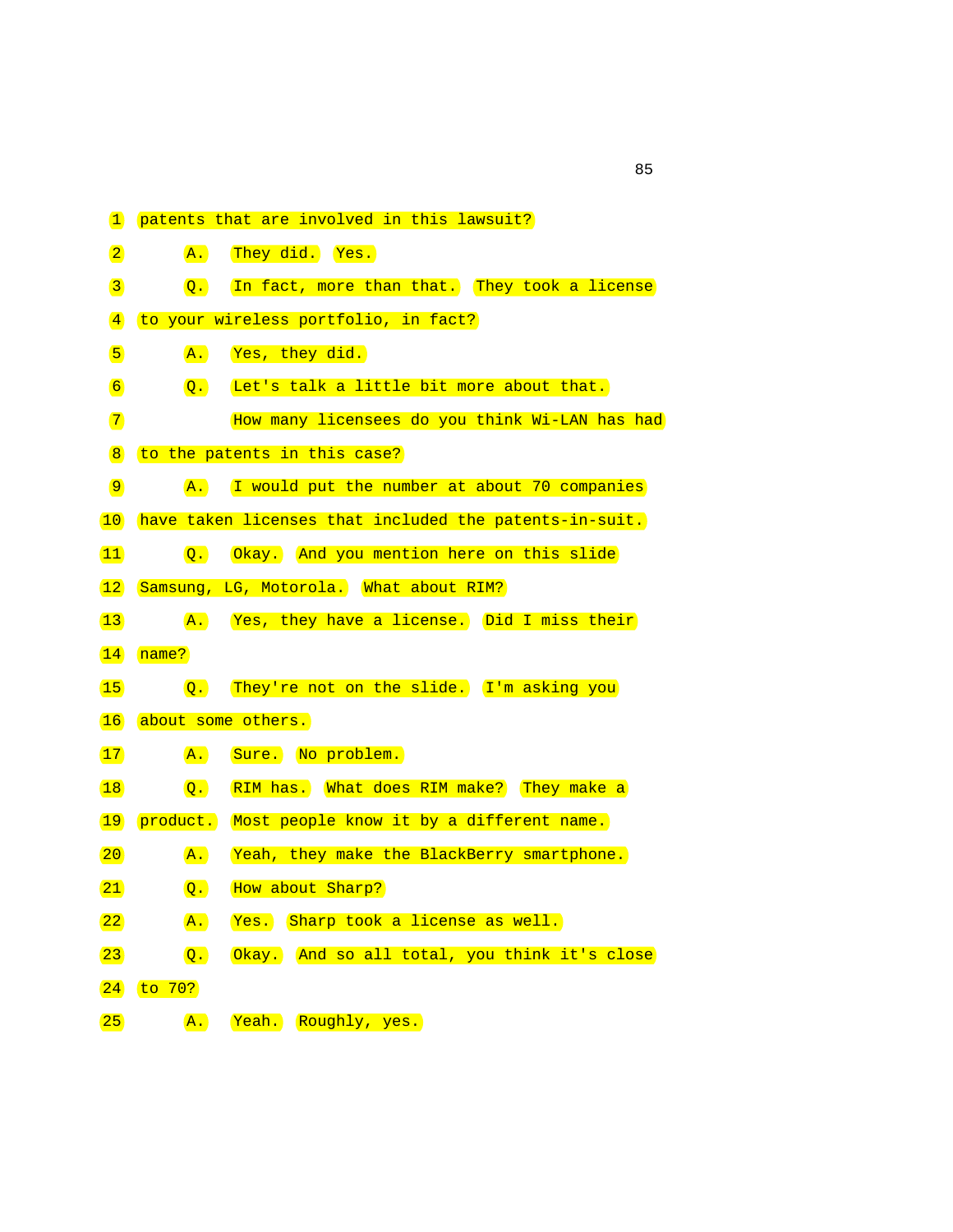1 Q. All right.

| $\overline{2}$ | MR. HILL: We can take that slide down.                         |
|----------------|----------------------------------------------------------------|
| 3              | (By Mr. Hill) Now, I want to talk to you about<br>$\circ$ .    |
| 4              | one other thing we heard in opening statement,                 |
| 5              | Mr. Parolin, as we get started here.                           |
| 6              | We heard about lawsuits. Do you remember                       |
| 7              | that?                                                          |
| 8              | Yes.<br>Α.                                                     |
| 9              | Pertinent subject. I mean, that's what we're<br>Q.             |
| 10             | here to do, isn't it?                                          |
| 11             | That's why we're here today.<br>Α.<br>Yeah.                    |
| 12             | Okay. Does Wi-LAN file a lot of lawsuits?<br>$\overline{Q}$ .  |
| 13             | I wouldn't say we file a lot of lawsuits. We<br>$\mathbf{A}$ . |
| 14             | file lawsuits when we have to.                                 |
| 15             | Do you file lawsuits because you're seeking to<br>О.           |
| 16             | abuse the system in some way?                                  |
| 17             | No, not at all. Not at all. I mean, the<br>$\mathbf{A}$ .      |
| 18             | problem we have is there's -- you know, there's no             |
| 19             | patent police out there; and so, you know, the only way,       |
| 20             | once -- after licensing discussions, if we can't come to       |
| 21             | an agreement with a company, you know, they have their         |
| 22             | opinion, we have our opinion, and really the only              |
| 23             | circumstance is to, you know, get to the bottom of it is       |
| 24             | to do it in court.                                             |
| 25             | Now, you may have heard the implication in<br>$\overline{O}$ . |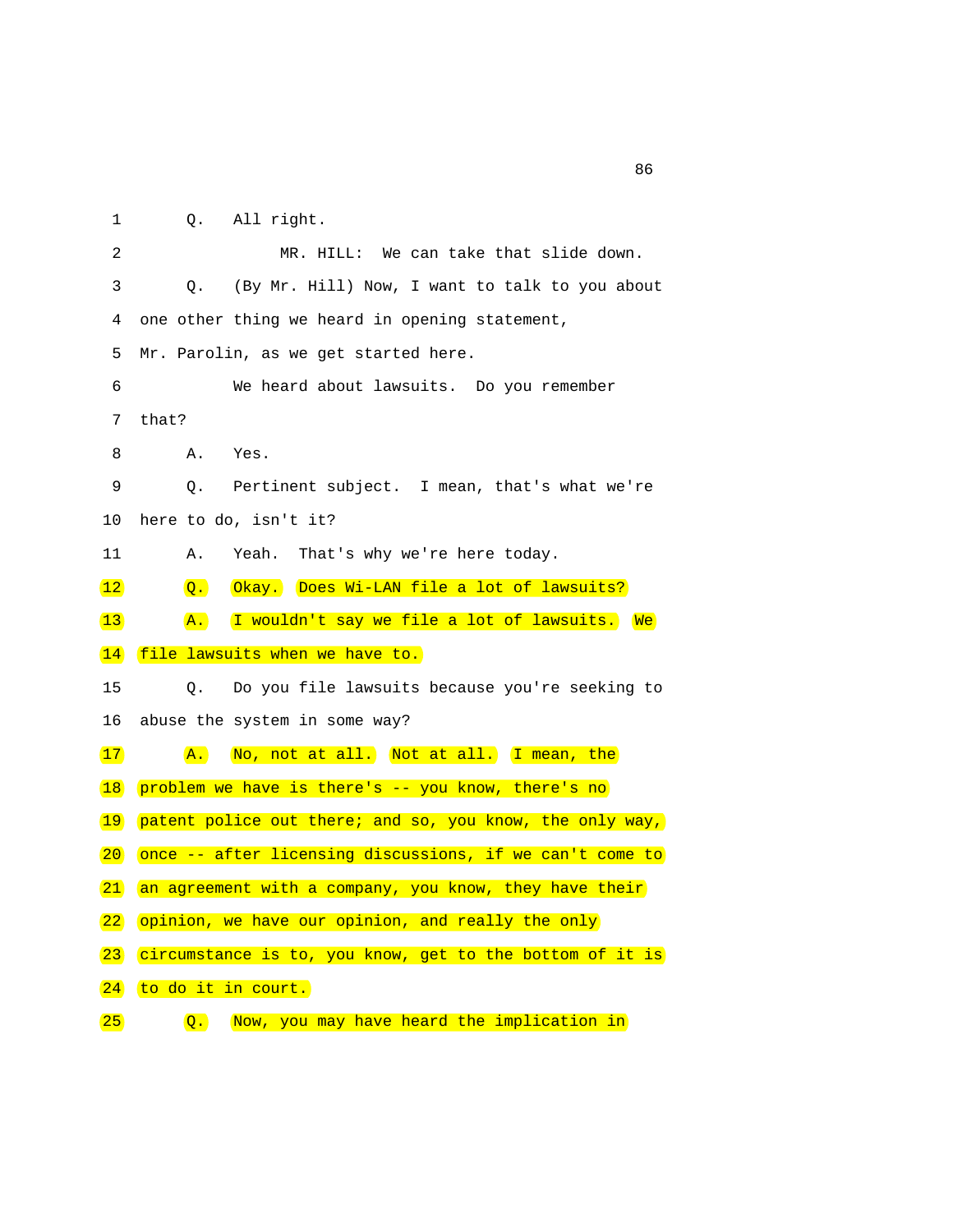| $\mathbf{1}$                 | opening that Wi-LAN uses litigation as a cost driver to           |
|------------------------------|-------------------------------------------------------------------|
| $\boxed{2}$                  | leverage costs against parties, litigation costs, to              |
| $\boxed{3}$                  | force them to take a license.                                     |
| $\left  \frac{4}{2} \right $ | Remember that?                                                    |
| 5                            | I do remember that statement. Yes.<br>$\mathbf{A}$ .              |
| $\boxed{6}$                  | Would you like to respond to that allegation?<br>$\overline{Q}$ . |
| $\boxed{7}$                  | Yeah. Cost is one factor. I mean, it's<br>$\mathbf{A}$ .          |
| $\boxed{8}$                  | expensive for us, too. So it goes for both parties.               |
| $\boxed{9}$                  | That's going to cost them a lot of money; it's                    |
| 10                           | going to cost us a lot of money, too.                             |
| $ 11\rangle$                 | But I thought the statements actually                             |
| 12                           | ignored -- when we make those presentations and we have           |
| $\boxed{13}$                 | these discussions, we talk about a lot of things. One             |
| 14                           | is cost of litigation. The other is the patents                   |
| 15                           | themselves. So we talk about the patents, how strong              |
| 16                           | they are, you know, the validity.                                 |
| 17                           | We talk about who's taken licenses, you know,                     |
| 18                           | have their competitors taken a license. You know,                 |
| 19                           | that's quite often an important thing. There's, you               |
| $ 20\rangle$                 | know, five to ten factors that we talk about.                     |
| 21                           | Now, if a party refuses to respect property<br>$\overline{Q}$ .   |
| 22                           | rights that Wi-LAN owns --                                        |
| $\boxed{23}$                 | Sure.<br>$\overline{A}$ .                                         |
| 24                           | -- is there a way that you can enforce those<br>$\overline{Q}$ .  |
| 25)                          | property rights other than filing a lawsuit against               |

87 and 2012 and 2012 and 2012 and 2012 and 2012 and 2012 and 2012 and 2012 and 2012 and 2012 and 201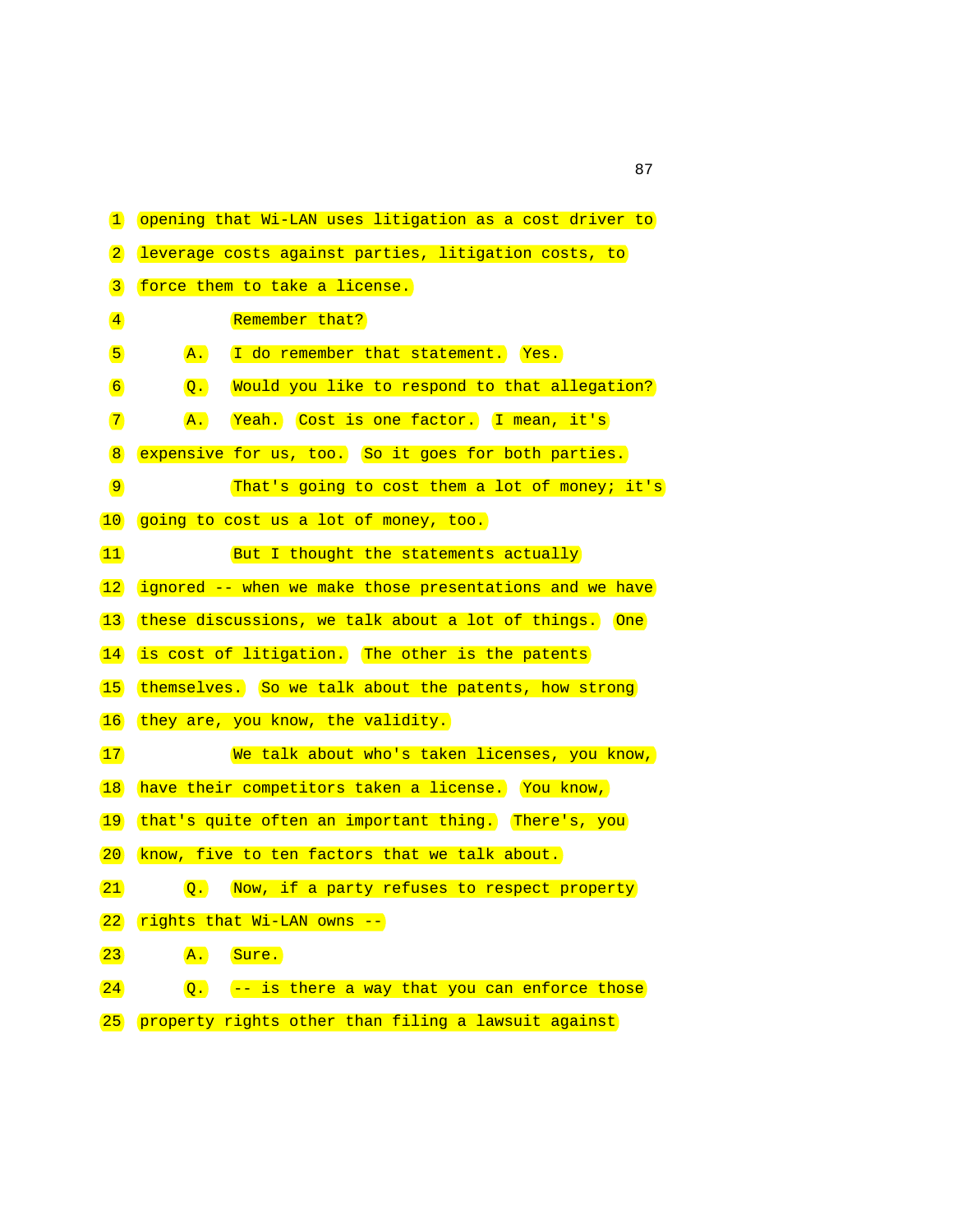$1 + h \cdot m$ 

|                   | $\vert$ them?                                                  |
|-------------------|----------------------------------------------------------------|
| $\boxed{2}$       | A. No, there's really no other way. I mean, if                 |
| $\vert 3 \vert$   | we -- if we truly believe that someone's infringing our        |
| $\vert 4 \vert$   | property rights, then really the only way to have them         |
| $\sqrt{5}$        | pay is to litigate.                                            |
| $\sqrt{6}$        | Q. So there's no patent enforcement police out                 |
| $\boxed{7}$       | there you can go to that can help you with somebody            |
| $\sqrt{8}$        | who's just going to disregard your property rights and         |
| $\boxed{9}$       | trespass on you?                                               |
| 10                | $A.$ No. As I mentioned before, there's $-$                    |
| $\left(11\right)$ | there's -- there's no system set up like that here.            |
| 12                | Q. And, you know, you didn't design the patent                 |
| $\vert 13 \vert$  | system, did you?                                               |
| 14                | No. No, I did not.<br>$\mathbf{A}$ .                           |
| 15                | Q. You didn't set up the U.S. patent laws such                 |
| $\vert 16 \vert$  | that the only way to stop a trespass is to file a              |
| 17                | lawsuit, did you?                                              |
| 18                | No, I did not.<br>$\mathbf{A}$ .                               |
| 19                | $\overline{Q}$ .<br>So does Wi-LAN simply play by those rules? |
| $ 20\rangle$      | Yeah. That's -- that's the way the system is<br>$\mathbf{A}$ . |
| 21                | set up is -- you know, the USPTO does their due                |
| 22                | diligence. They grant the patent. We have the patent.          |
| $\boxed{23}$      | It's up to us to enforce the patent ourselves.                 |
|                   |                                                                |
| 24                | So it's up to us to enforce our own patent rights.             |
| 25)               | There's no -- there's no Bureau -- FBI or                      |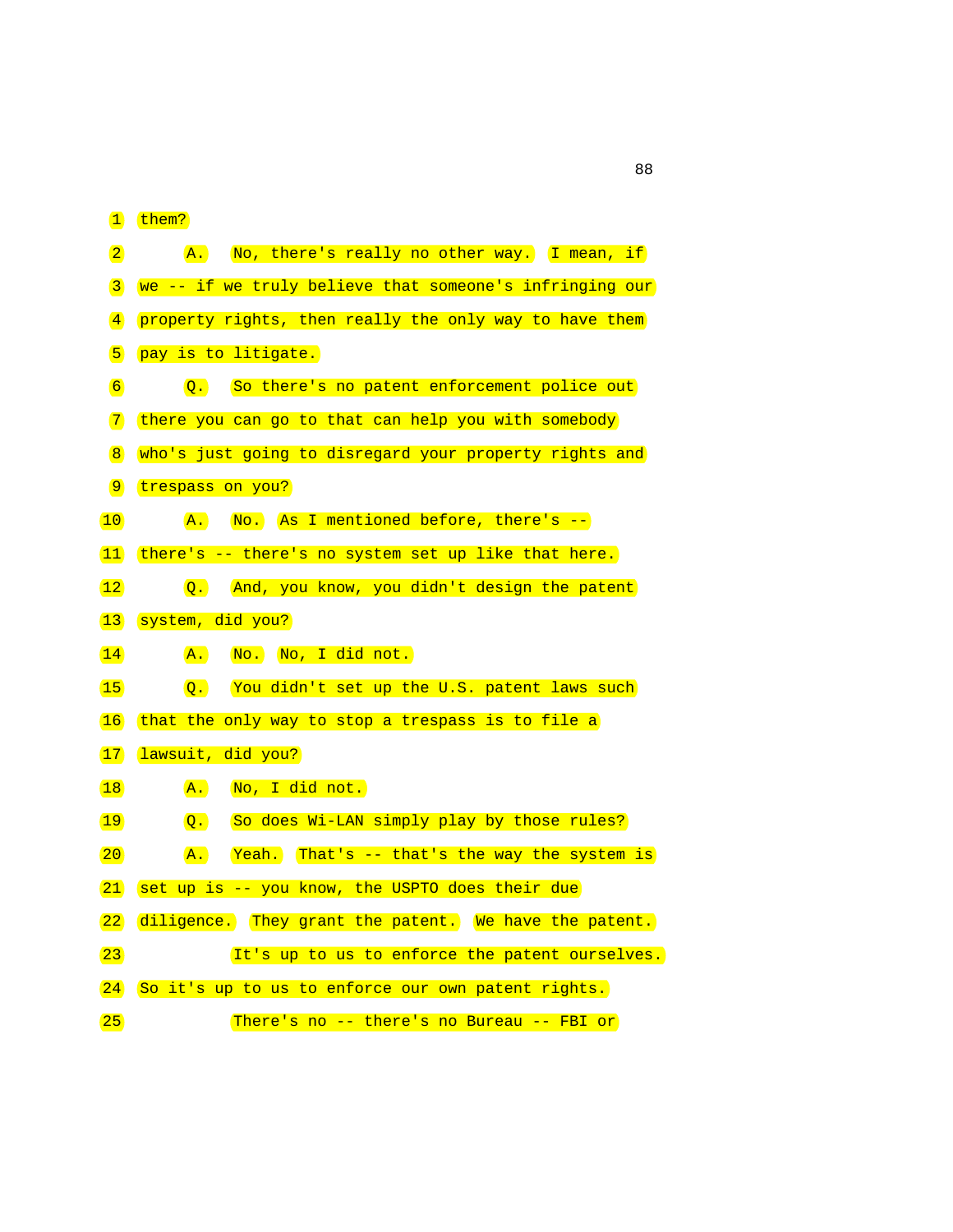## 1 police out there that's going to do it for us. 2 Q. What if the person you believe is infringing 3 your patent is bigger and has more money? 4 A. I'm sorry. I didn't understand the question. 5 Q. What if the person against whom you're 6 enforcing your patent is bigger than you and has more 7 money, does it deter you? 8 A. Does it what? 9 Q. Does it deter you? 10 A. No, it can't. I mean -- and that's why 11 licensing is very difficult. And you saw, you know, 12 Mr. Brant there from Airspan talk about -- you know, 13 they had these patents, and they weren't licensing them 14 or doing anything with them and licensing is very tough. 15 You know, you need the right skill set. You 16 need to have the right financial setup. But just 17 because a company is big, you know, they should still 18 respect property rights. And we can't just say, oh, 19 you're big; you're bigger than us; oh, we're going to 20 ignore you. That's not the case and you cannot do that. 21 Q. So if you believe in what you own, is it fair 22 to say you have to stand up for it? 23 A. Absolutely. We're the only ones that are 24 going to stand up for ourselves here. 25 Q. Now, let's talk about the way some people

<u>89</u>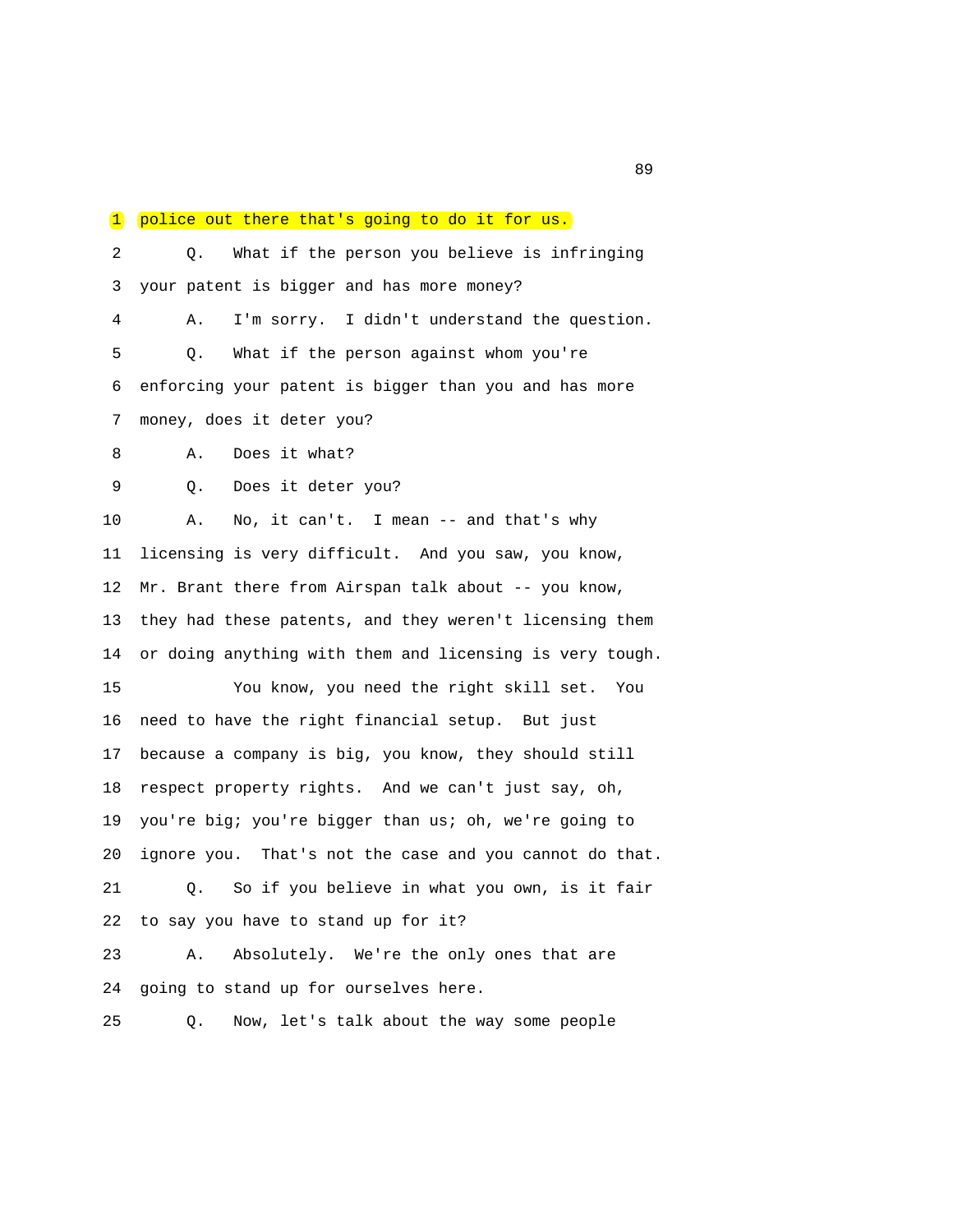1 respond to Wi-LAN as a company.

| $\boxed{2}$                  | What percentage of your licensees would you                       |
|------------------------------|-------------------------------------------------------------------|
| $\sqrt{3}$                   | say are the result of litigation?                                 |
| $\left  \frac{4}{2} \right $ | So as I mentioned before, we have about 270<br>$\mathbf{A}$ .     |
| 5                            | licensees, and 90 percent of those were done without              |
| 6                            | litigation. So just through -- you know, we put them on           |
| $\boxed{7}$                  | notice. We told them about our patents. We would have             |
| $\boxed{8}$                  | discussions with them, and they took licenses without             |
| $\boxed{9}$                  | litigation.                                                       |
| 10                           | So 90 percent of those companies were without                     |
| $\boxed{11}$                 | litigation.                                                       |
| 12                           | $\overline{Q}$ .<br>So less than 10 percent require you to file a |
| 13                           | lawsuit; is that right?                                           |
| 14                           | Approximately, yes.<br>$\overline{A}$ .                           |
| 15                           | Q.<br>Okay. So by and large, most companies who are               |
| 16                           | respectful of property rights will sit down and                   |
| 17                           | negotiate a business resolution with you?                         |
| 18                           | Yeah. We pride ourselves on being flexible.<br>$\mathbf{A}$ .     |
| 19                           | And that's why, you know, all our licenses are                    |
| 20                           | different, because the company on the other side is               |
| $\boxed{21}$                 | different and they want different things; and we're               |
| 22                           | willing to work with them.                                        |
| 23                           | How would your licensees that have come to you<br>Q.              |
|                              |                                                                   |

 24 voluntarily and taken a license to your patents, because 25 they chose to respect your property rights, respond to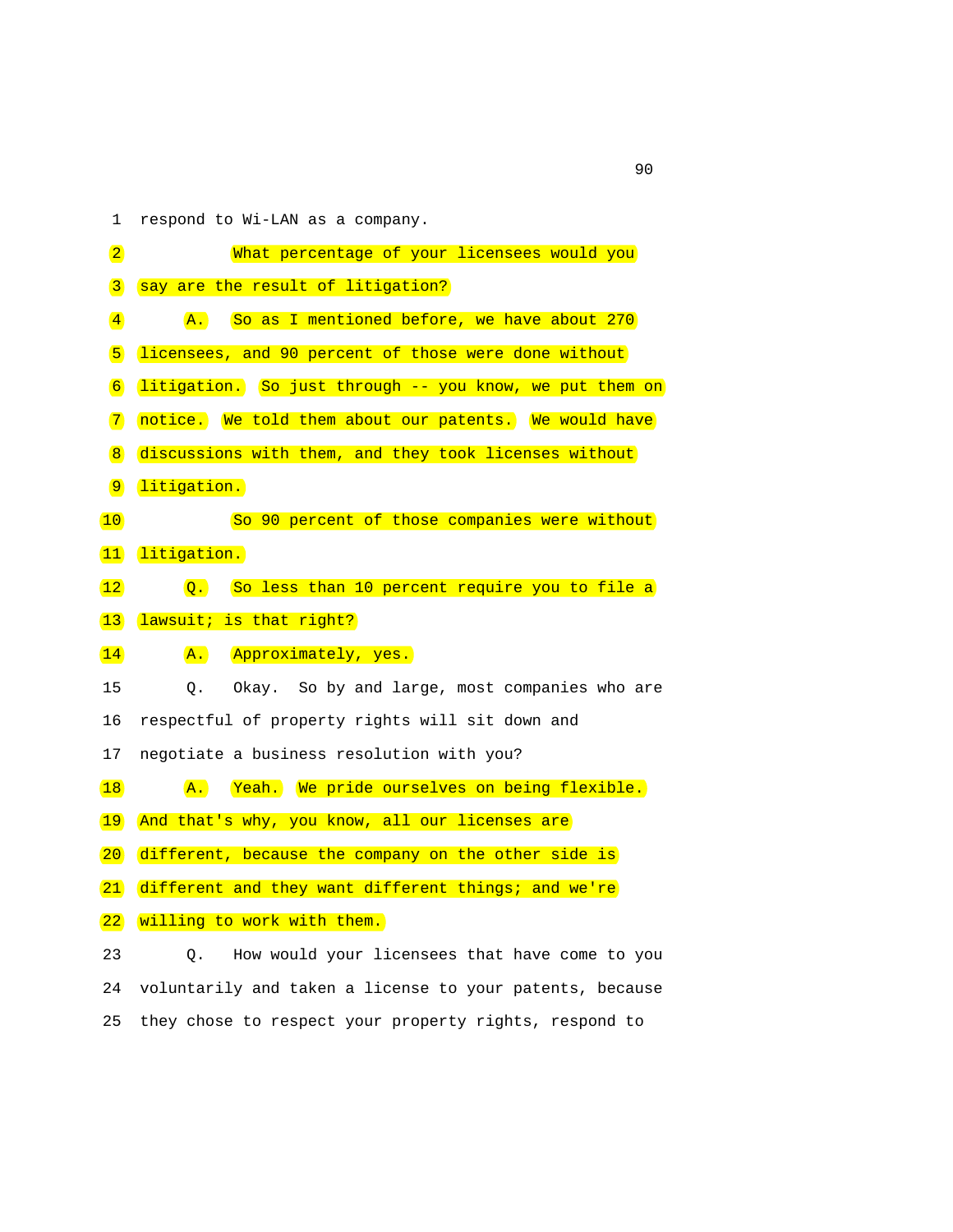1 you if you let other companies walk all over you? 2 A. We hear that a lot. You know, typically, 3 we'll get phone calls or even during the negotiations, 4 why isn't our competitor, you know, Company X not taken 5 a license? And, you know, it's not fair that, you know, 6 we're going to be doing this; we're going to be doing 7 the right thing; and this company is -- is getting off. 8 They will use the word Scott free. 9 And, you know, so it would -- if we don't 10 enforce our patent rights against everybody, then, you 11 know, when it comes time to renew a license, the company 12 won't renew with us. Why would they if we're not going 13 to enforce our rights. 14 Q. Does the patent give you a right to do 15 anything other than exclude someone else from doing what 16 you have a patent on? 17 A. I'm not a lawyer, but that's the meaning to 18 me. 19 Q. All right. Let's talk about licensing 20 practices a little bit, since that's what you handle at 21 Wi-LAN; is that right? 22 A. Absolutely. Yes. 23 Q. You're the man in charge of licensing there, 24 correct? 25 A. Correct. I run the licensing program.

extended to the state of the state of the state of the state of the state of the state of the state of the state of the state of the state of the state of the state of the state of the state of the state of the state of th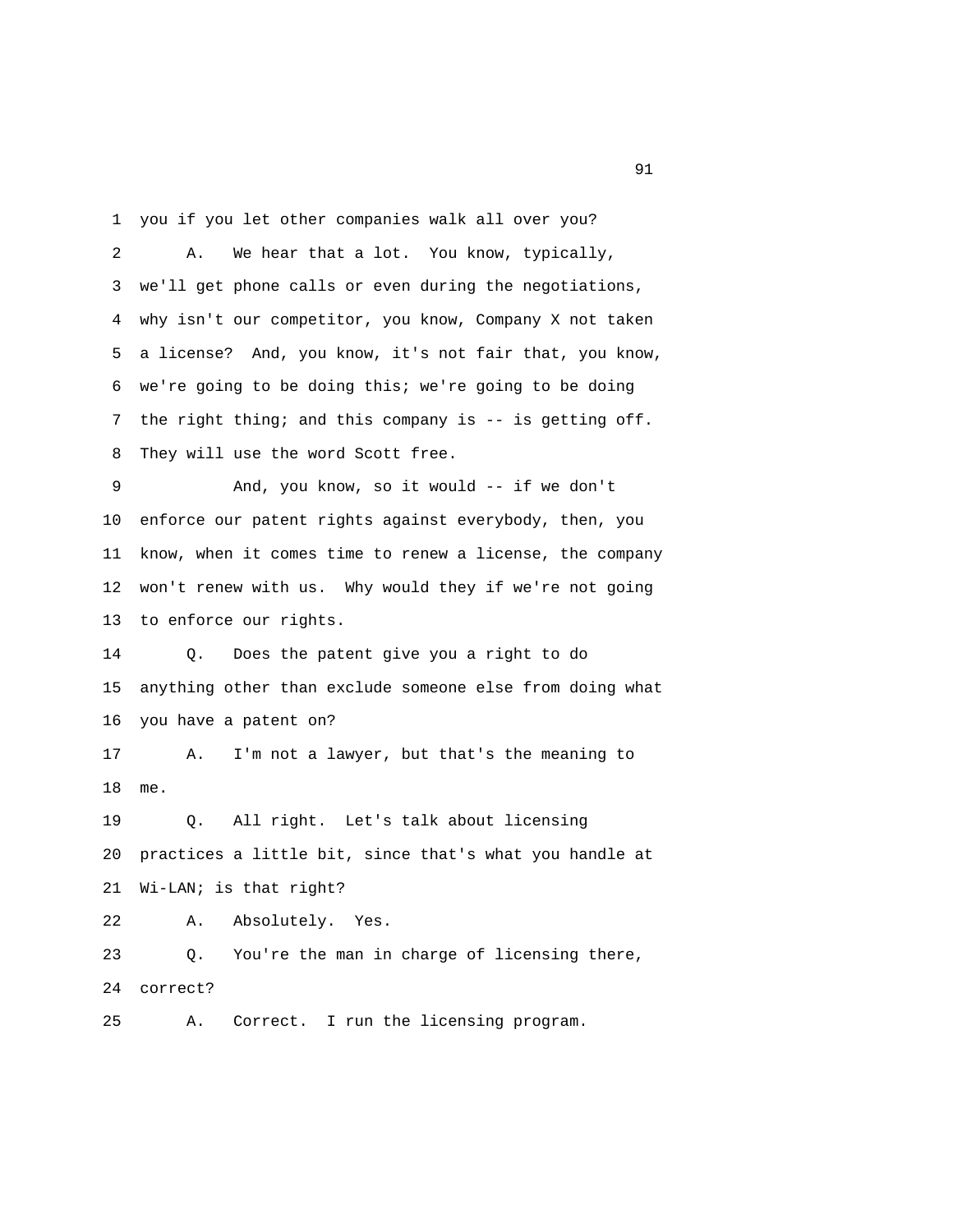1 A. LG paid \$29 million.

| $\overline{2}$ | 0.           | All right. And let's look at our chart.                 |
|----------------|--------------|---------------------------------------------------------|
| 3              |              | MR. HILL: Can we see LG's line about                    |
|                |              |                                                         |
| 4              | midway down? |                                                         |
| 5              | Q.           | (By Mr. Hill) Did you do better or worse than           |
| 6              |              | Mr. Houston projected?                                  |
| 7              | Α.           | By my calculations, we did much better.                 |
| 8              | Q.           | All right. We've got two more to go.                    |
| 9              |              | Plaintiff's Exhibit 169, which this is                  |
| 10             |              | Motorola Solutions; is that correct?                    |
| 11             | Α.           | That's correct, yes.                                    |
| 12             | Q.           | All right. Lump sum or running royalty?                 |
| 13             | Α.           | That was a lump sum.                                    |
| 14             | Q.           | And how much did they pay?                              |
| 15             | Α.           | I think they paid around \$6 million.                   |
| 16             | О.           | I'll let you look at the license agreement.             |
| 17             | Α.           | \$5.949,900 million (sic), so it's close to 6.          |
| 18             | О.           | Okay. Now, let's look at the last one,                  |
| 19             |              | Plaintiff's Exhibit 170. That's Motorola Mobility?      |
| 20             | Α.           | That's correct. Yes, it's Motorola Mobility.            |
| 21             | О.           | And how much did Motorola Mobility pay?                 |
| 22             | Α.           | They paid \$24.5 million.                               |
| 23             | О.           | Mr. Parolin, are you the person that                    |
| 24             |              | personally negotiated a large number of these licenses? |
| 25             | Α.           | A large number. I was either the prime                  |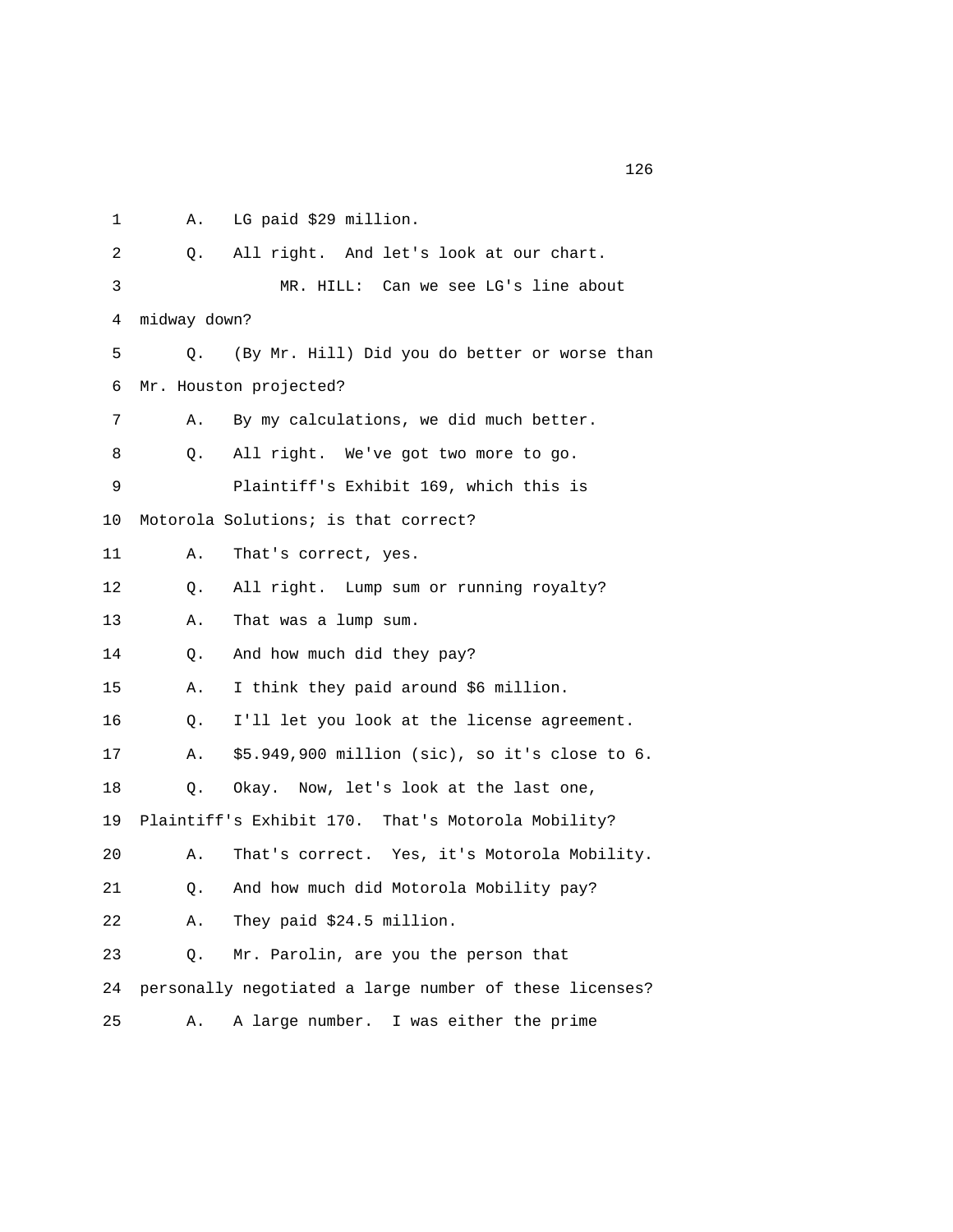1 negotiator or I was, you know, second -- second or third 2 person. 3 Q. Did each of these licenses allow rights to the 4 patents-in-suit? 5 A. I believe so, yes.  $\boxed{6}$  Q. And I know the jury is going to hear about a 7 hypothetical negotiation. These are examples of actual 8 negotiations, and you were the negotiator? 9 A. Absolutely. These were -- these are real 10 licenses, and they're paying us or have paid us. And, 11 you know, hard-fought negotiations for sure. 12 Q. And engaging in these negotiations, did you 13 follow the licensing practices that you described for me 14 earlier? 15 A. We did. We always follow our licensing 16 practices. 17 Q. Mr. Parolin, is Wi-LAN bringing this lawsuit 18 because it wants to exert pain on people, or because it 19 is concerned about legitimate violations of its legal 20 rights? 21 A. It's definitely not to exert pain, and it's 22 really -- you know, we have a lot of companies that have 23 taken licenses to these patents, and we feel these 24 companies should as well.

25 **Q.** 90 percent of your licensees are voluntary?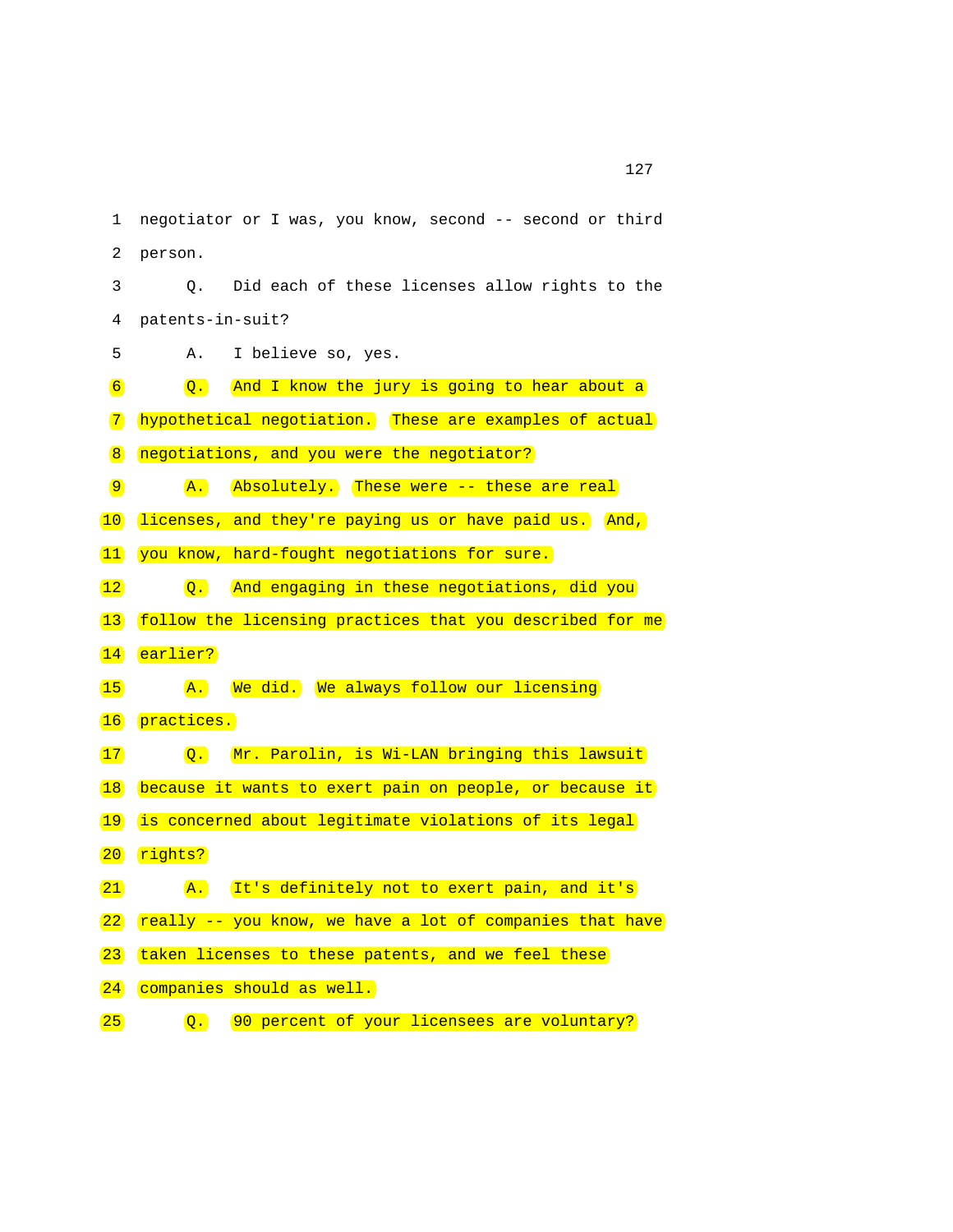1 A. Yes. As I said before, 90 percent are 2 voluntary. 3 MR. HILL: Pass the witness, Your Honor. 4 THE COURT: All right. 5 Cross-examination. 6 MR. JONES: Thank you, Your Honor. May I 7 approach the witness, Your Honor? 8 THE COURT: Yes. 9 MR. JONES: More papers. 10 THE WITNESS: Yes. Thanks. 11 CROSS-EXAMINATION 12 BY MR. JONES: 13 Q. Mr. Parolin, I will try to get your name 14 right. My name is Mike Jones. Welcome to Tyler. I 15 hope you enjoy your visit. 16 A. Thank you very much, sir. 17 Q. Let me dive right in. We went through a bunch 18 of licenses, and let me dive in first by talking about 19 these licenses. 20 Have you ever heard the term comparing apples 21 to oranges? 22 A. Oh, yes, most definitely. 23 Q. In order to make sure we know that something 24 is comparable that we need to rely upon it, we need -- 25 if we're going to rely upon the comparison -- to make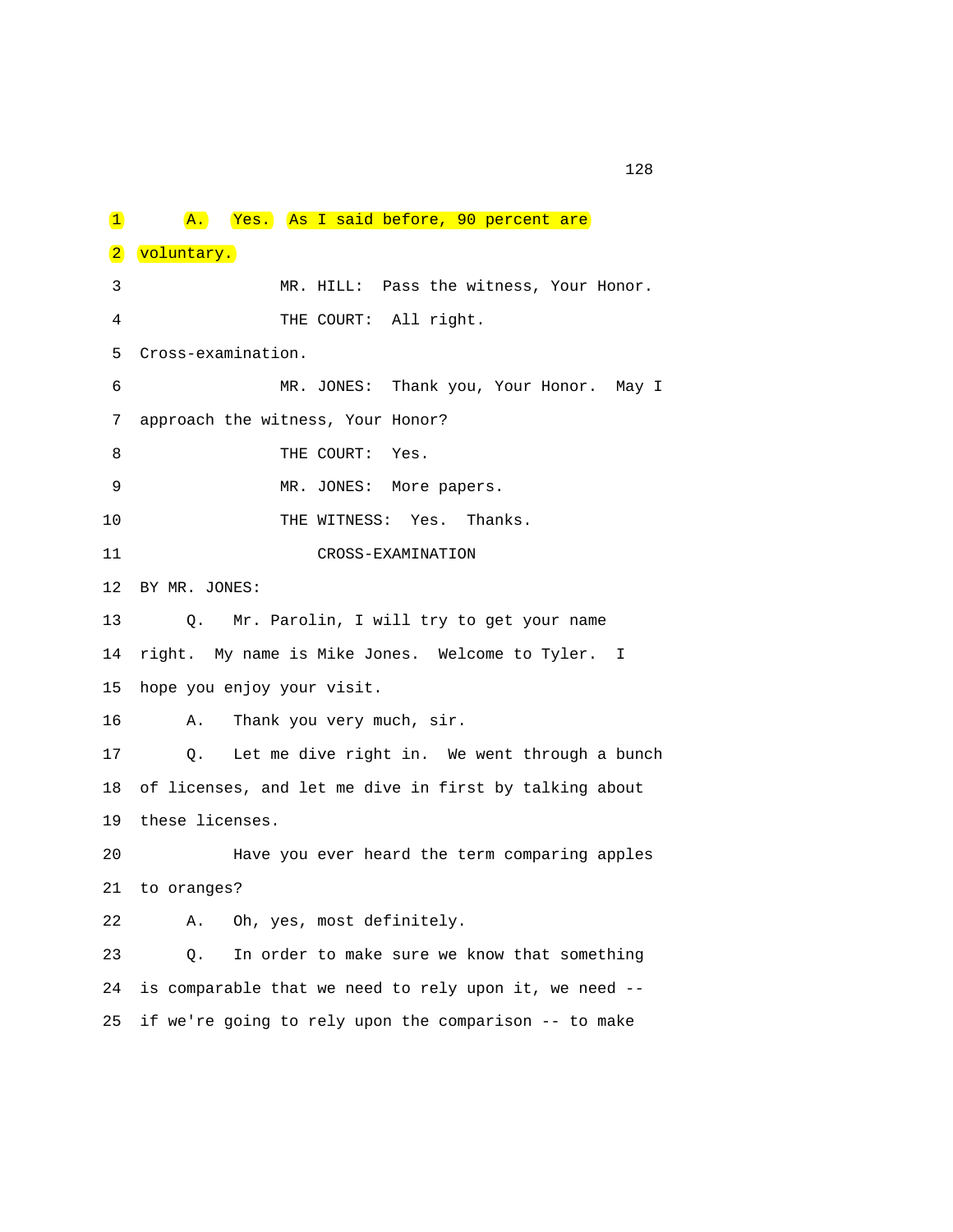1 sure we're comparing the same things. Right? 2 A. Yeah, I think so. Yes. 3 Q. Okay. Okay. And what we also need to 4 remember about these particular licenses is that in this 5 case, for example, my client, Alcatel, has been sued on 6 three patents, right? 7 A. In this case, yes, they have. 8 Q. Okay. And, for example, another Defendant, 9 HTC, has been sued on one patent, right? 10 A. In this case, yes. 11 Q. And none of these licenses, not one of these 12 licenses apply only to the four patents we're talking 13 about in this suit, right? 14 A. Yeah. Very few companies want to take 15 licenses just to a few patents. That's correct, yes. 16 Q. Right. But these -- these licenses here 17 concern a whole lot of patents in addition to the four 18 we're talking about in this suit, right, sir? 19 A. I wouldn't quite place it that way. But, 20 yeah, the rights given are more than the patents in this 21 suit.

 22 Q. Okay. I don't want to quibble with you. 23 Let's go through them one at a time.

24 A. Sure.

25 Q. But let me just say this: As you told me at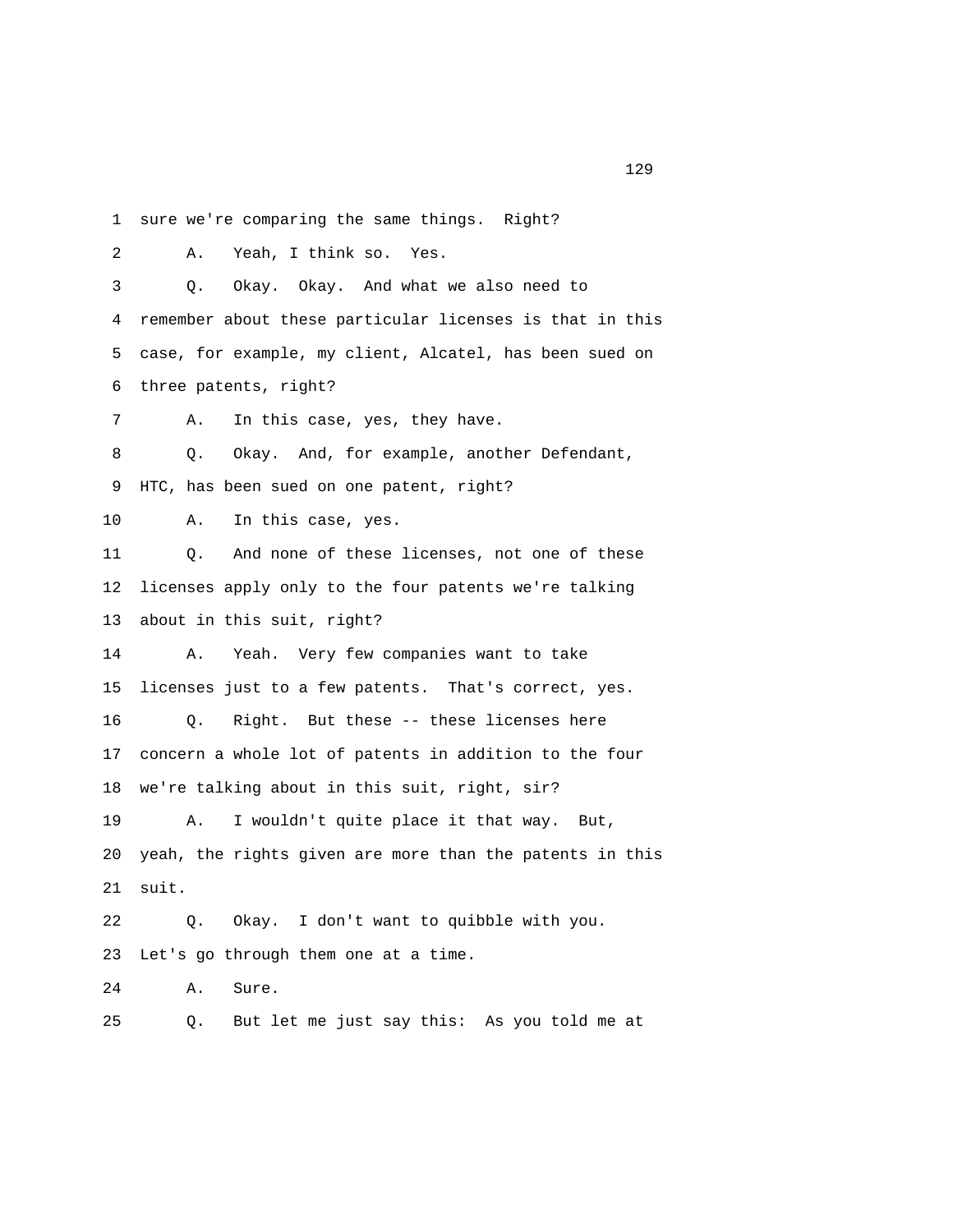1 MR. JONES: Should we go to Slide 13? 2 Q. (By Mr. Jones) And this letter, again, talks 3 about more patents. It adds the '530 patent and the 4 '834 patent, and it says that more products of -- of 5 Airspan infringe your patents, right, sir? 6 A. Yes. For those additional patents, we thought 7 their WiMAX products infringed. 8 Q. It specifically talks about MicroMAX base 9 stations, base stations, WiMAX products, and things like 10 that, right, sir? 11 A. I'm assuming this is the letter. 12 Q. Right. 13 A. So if this letter, it's -- yeah, those are the 14 products. 15 Q. Now, let's then move on, because even after 16 those letters, a deal is not done, right? They don't 17 take a license from you. You've approached them and 18 you've told Airspan, we think you infringe our patents; 19 we want to you take a license. 20 A. Right. 21 Q. They don't take a license, right, sir? 22 A. What timeframe are you talking about? 23 Q. Let's say by May of 2008, they haven't taken a 24 license. 25 A. 2008, Airspan had not taken a license. No.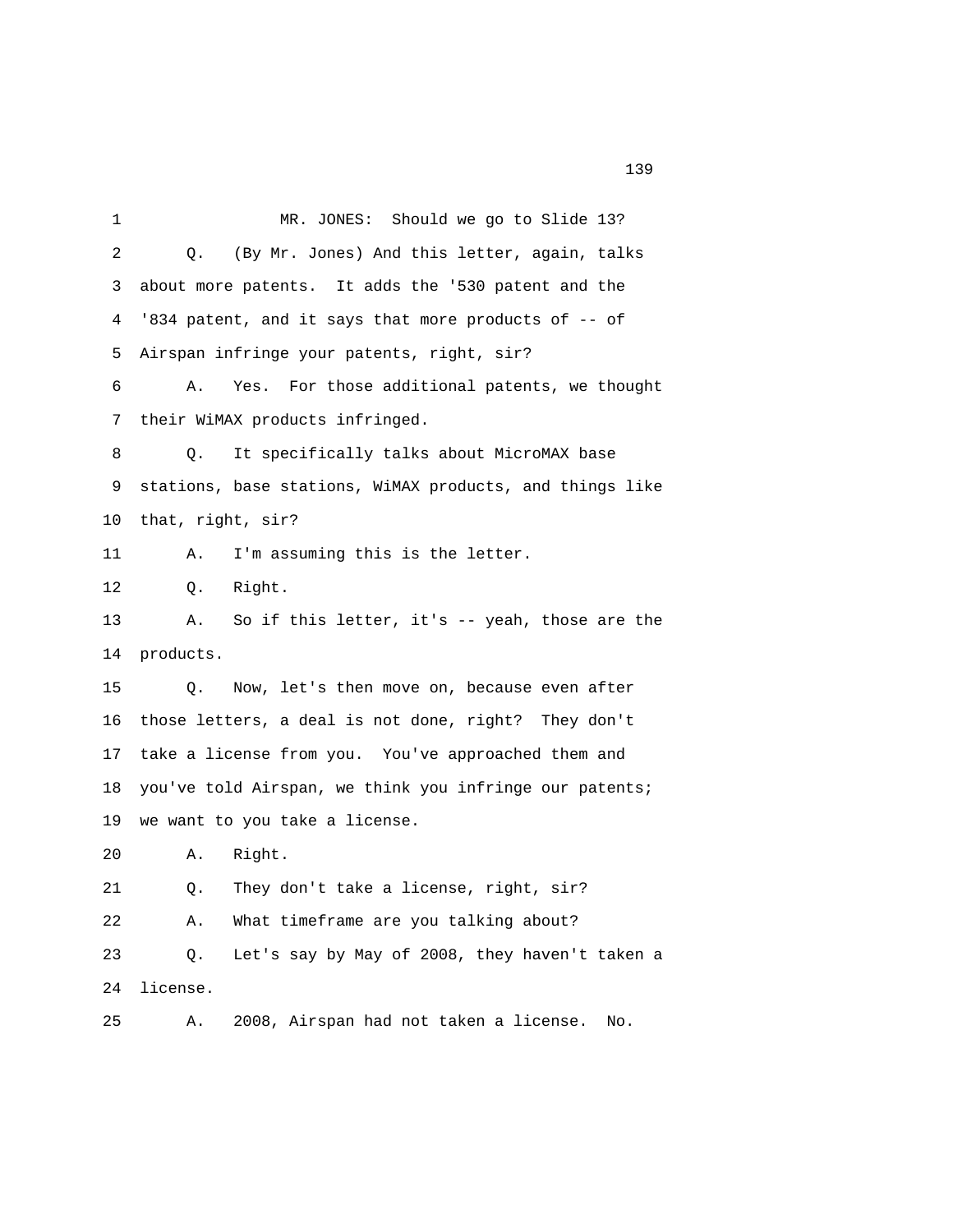| $\mathbf{1}$                 | And at that point in time, you prepared what<br>$\overline{Q}$ . |
|------------------------------|------------------------------------------------------------------|
| $\boxed{2}$                  | is DX 56 before you, an Airspan license review, right,           |
| $\boxed{3}$                  | sir? You see it there?                                           |
| $\left  \frac{4}{2} \right $ | You saying me personally or --<br>$\overline{A}$ .               |
| 5                            | $NO.$ $Wi-LAN.$<br>$\overline{Q}$ .                              |
| 6                            | Yes. It looks like a license review.<br>$\mathbf{A}$ .           |
| $\boxed{7}$                  | $\overline{Q}$ .<br>Okay. Thank you.                             |
| $\boxed{8}$                  | Now, Mr. -- Mr. Hill brought this up, and I                      |
| $\boxed{9}$                  | want to dive into it further. He said that sometimes             |
| 10                           | litigation costs or costs of defense, the cost that              |
| 11                           | other parties like Airspan are going to expend in                |
| 12                           | defending a lawsuit, come up in negotiations.                    |
| 13                           | Didn't he say that?                                              |
| 14                           | $\overline{A}$ .<br>Absolutely, yes.                             |
| 15                           | And, in fact, they did come up in this<br>$\overline{Q}$ .       |
| 16                           | negotiation.                                                     |
| 17)                          | MR. JONES: Let's go to Slide 15.                                 |
| 18                           | Q. (By Mr. Jones) And is this what you told them                 |
| 19                           | there -- and, again, this is estimated costs to defend,          |
| 20                           | right? These are not your costs. We're talking about             |
| 21)                          | their costs, right?                                              |
| 22                           | Absolutely. We're familiar with our costs,<br>A.                 |
| $\left  23 \right $          | yes.                                                             |
| 24                           | So you're telling them that their costs, if<br>$\overline{Q}$ .  |
| 25                           | they defend the lawsuit, will be -- number one, they             |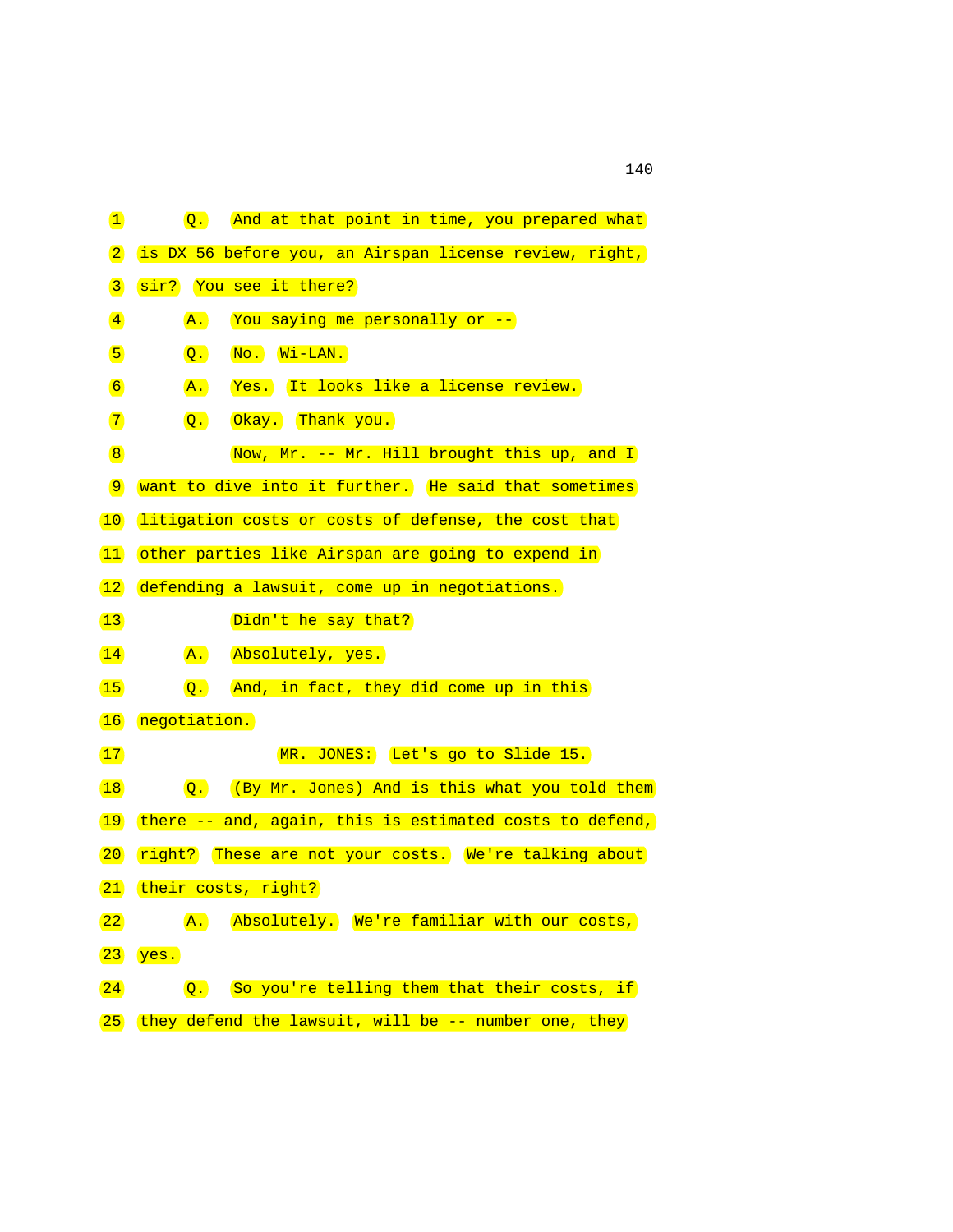| $\mathbf{1}$                 | will need to get a legal opinion, and that would cost             |
|------------------------------|-------------------------------------------------------------------|
| $\boxed{2}$                  | them 60,000 to a hundred thousand, right?                         |
| $\boxed{3}$                  | That's what the chart says. Yes.<br>$\overline{A}$ .              |
| $\left  \frac{4}{2} \right $ | Okay. And then you tell them that it will<br>$\overline{Q}$ .     |
| 5                            | cost them 5 to \$8 million to defend it, right, sir?              |
| $\boxed{6}$                  | $\overline{A}$ .<br>That's what it says. Yes.                     |
| $\boxed{7}$                  | And then you tell them that they are going to<br>$\overline{Q}$ . |
| $\vert 8 \vert$              | lose opportunities, because all their employees and               |
| $\boxed{9}$                  | their executives will be distracted, and that will cost           |
| 10                           | them another \$1 million, right?                                  |
| $\boxed{11}$                 | That's what that says. Yes.<br>$\mathbf{A}$ .                     |
| $\boxed{12}$                 | Okay. And this is -- this is a presentation.<br>$\overline{Q}$ .  |
| $\boxed{13}$                 | Again, it's prepared by Wi-LAN to talk about                      |
| 14                           | the costs of Airspan, if they had to defend the lawsuit,          |
| 15                           | right?                                                            |
| 16                           | I disagree with that comment.<br>$\mathbf{A}$ .                   |
| 17                           | $O$ kay.<br>$\overline{Q}$ .                                      |
| 18                           | This is a presentation that talks about the<br>$\mathbf{A}$ .     |
| 19                           | value of the license. And as I mentioned before, the              |
| 20                           | cost of litigation is certainly one aspect of it.                 |
| 21                           | But if you look, it also talks about where the                    |
| 22                           | patents came from, the history, you know, what other              |
| 23                           | companies have said. Like, for instance, as I said in             |
| 24                           | my previous testimony, you know, if you look at Slide --          |
| 25                           | third or fourth slide in there, you have a company like           |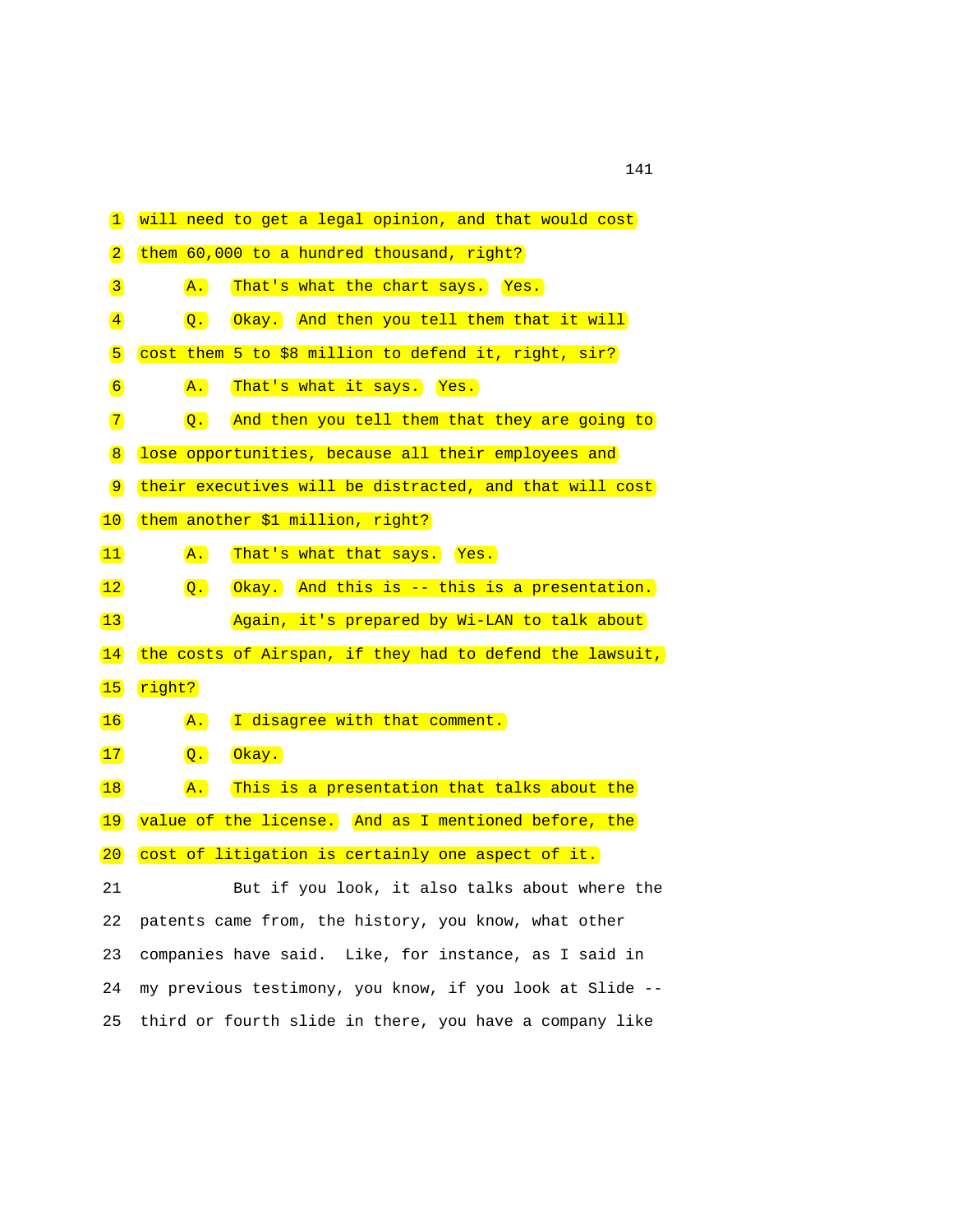1 Dell saying Wi-LAN invented 802.11A.

| 2  | So as I mentioned before in my previous                 |
|----|---------------------------------------------------------|
| 3  | testimony, cost of litigation is certainly a factor.    |
| 4  | It's not the only one. And these presentations are set  |
| 5  | up so that they show the complete picture.              |
| 6  | Well, let's look at this presentation further.<br>Q.    |
| 7  | Let's drill down on another slide, Slide 16.            |
| 8  | Now, in this particular slide, you give                 |
| 9  | Airspan three scenarios, right?                         |
| 10 | Α.<br>Yeah.<br>Sure.                                    |
| 11 | You tell them that they can accept your offer,<br>Q.    |
| 12 | and they can pay \$3 million, right?                    |
| 13 | Α.<br>Yes.                                              |
| 14 | You tell them they can fight; they can defend<br>Q.     |
| 15 | the lawsuit; and you say that if they win and a jury    |
| 16 | just like this finds that they do not infringe, then    |
| 17 | they will expend \$4.1 million, right, sir?             |
| 18 | Yeah, that's our estimate. Yes.<br>Α.                   |
| 19 | And you tell them that if they lose, it will<br>Q.      |
| 20 | cost them \$14.8 million, right?                        |
| 21 | Yeah. I think we calculated out what -- you<br>Α.       |
| 22 | know, a long license and a 2-percent royalty.<br>That's |
| 23 | what it would cost.                                     |
| 24 | So what you're saying here is even if they're<br>Q.     |
| 25 | right and it's true they don't infringe, it's going to  |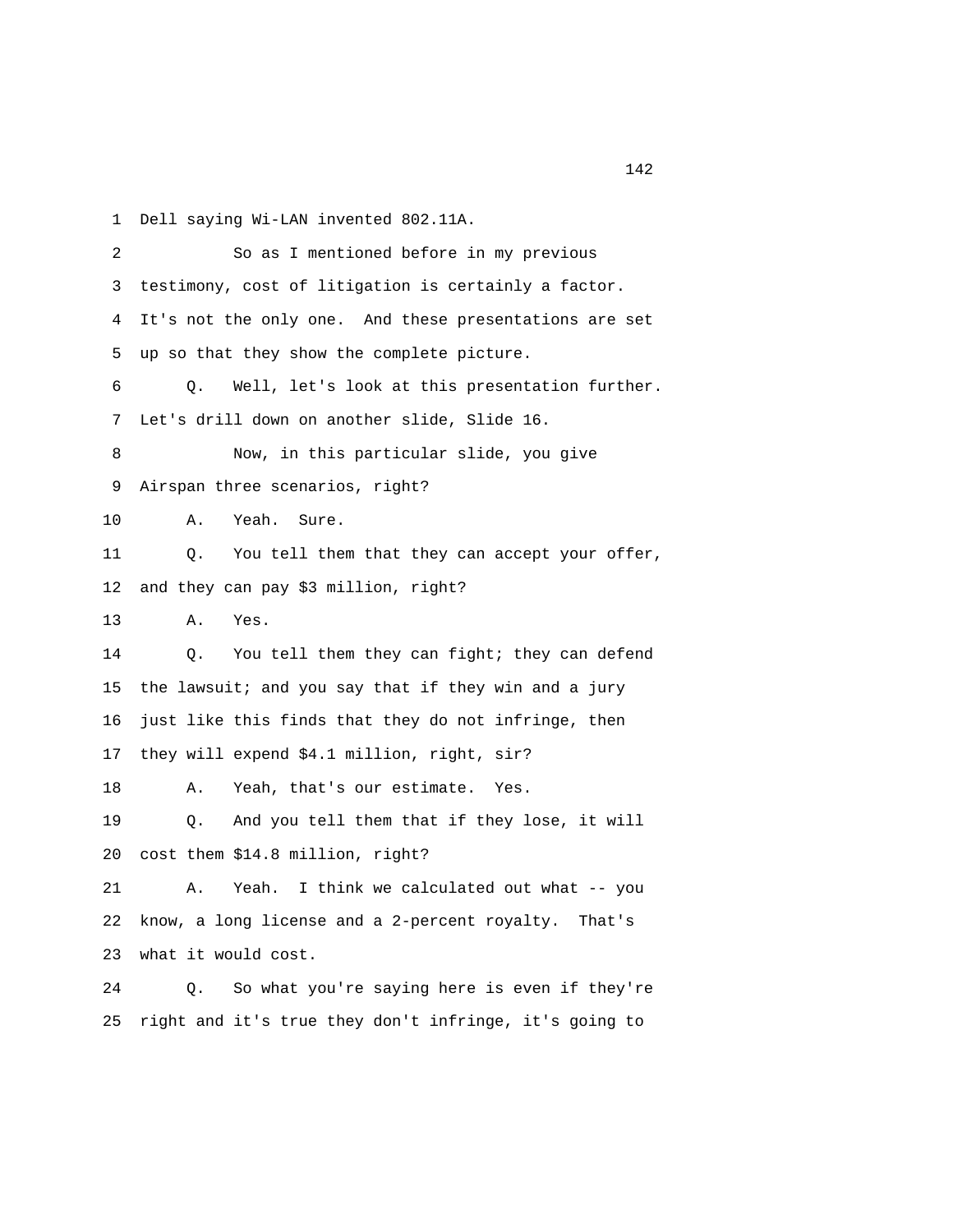1 cost them \$4.1 million when they could have settled for 2 3, right, sir?

 3 A. Yeah. That's what that says. If we were 4 wrong, Wi-LAN was wrong and we sued them on those 5 patents, all those eight to ten patents, and we were 6 wrong, yeah, Airspan would end up paying \$4.1 million. 7 Q. So even if they win, they lose under this 8 scenario, right, sir? Because they're losing money by 9 having not taken your settlement agreement, right, sir? 10 A. Yeah. If we had sued Airspan on those eight 11 to ten patents and we thought they infringed, like 12 everybody if -- yeah, they would be out \$4.1 million. 13 Q. Well, now, you know, it's not unusual for 14 Wi-LAN to send out presentations like this, right, sir? 15 Nothing unusual about it at all, right? 16 A. I disagree with that. 17 **Q.** Okay. Let's go -- one of the license 18 agreements you have in front of you --19 **A.** Sir, can I explain my answer or not? 20 Q. Sure.  $\overline{21}$   $\overline{A}$ . There was -- there was a time -- there was 22 about a year where we actually sent out and included 23 this information. You know, we stopped doing it after a 24 while, because we knew people already understood that. 25 So I wouldn't say we used it all the time in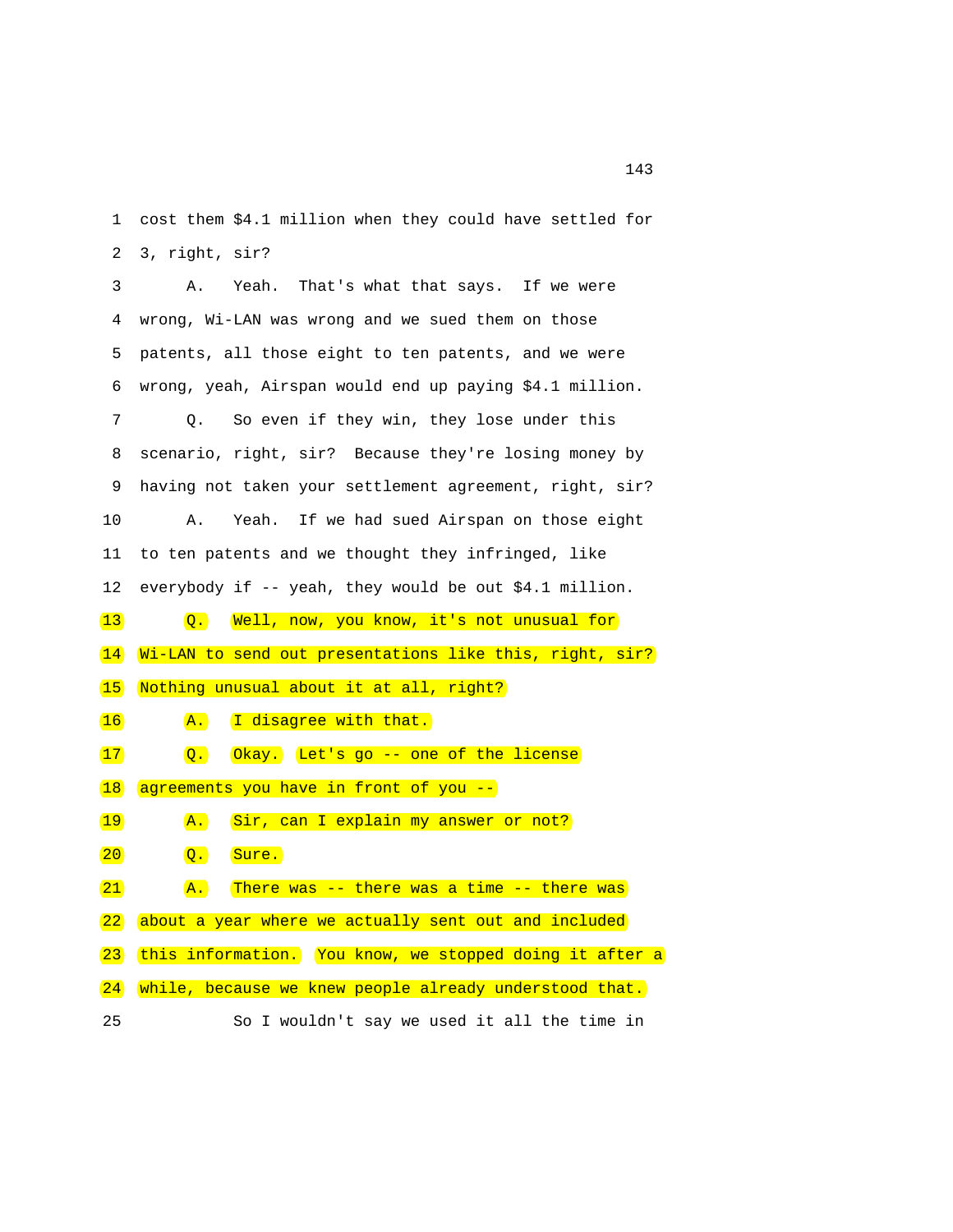1 this particular presentation format. We only used it 2 for a little bit, but -- so I just wanted to clarify. 3 Q. One of the agreements that you and Mr. Hill 4 pointed out to us that deals with all of Wi-LAN's 5 patents that relate to certain standards, not just the 6 patents in this suit, one of those is the Casio deal, 7 which is PX 159. Right? 8 A. That is the Casio deal. Yes. 9 Q. Yeah. 10 MR. JONES: Let's go -- can we go to 11 Slide 17? 12 Q. (By Mr. Jones) And here we see that you did a 13 Wi-LAN/Casio license review in that case, right? 14 A. Yes. 15 Q. Okay. 16 MR. JONES: And if we could go to 17 Slide 18. 18 Q. (By Mr. Jones) You used the same figures with 19 them, right? 20 A. Yeah. That was around the same timeframe. 21 Q. Okay. In fact, you told us before your 22 deposition that you yourself personally have told people 23 that it costs 5 million to \$8 million to defend a single 24 patent suit, right, sir?

25 A. Yes, for sure.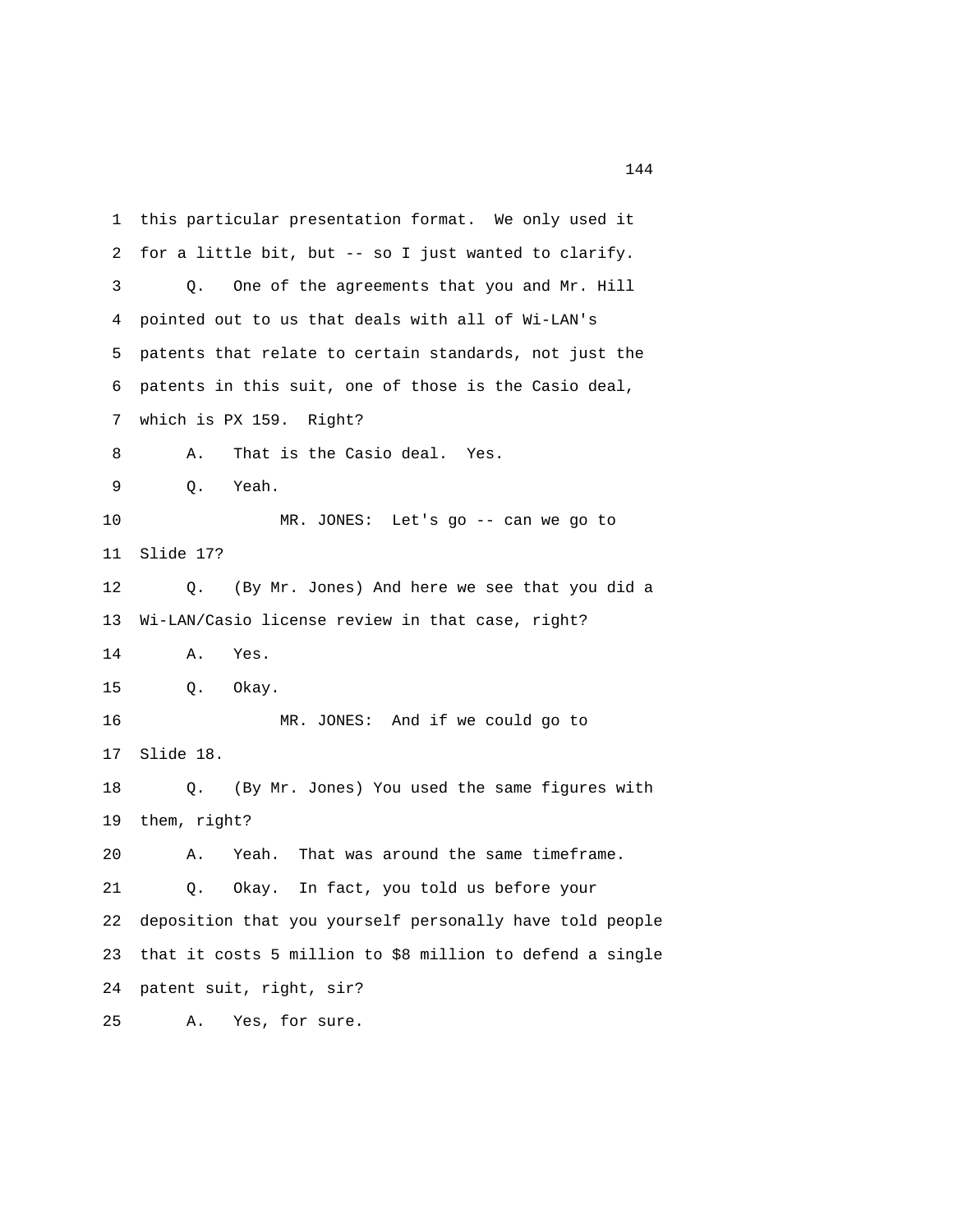1 A. Right. But he's not an employee of -- this is 2 where it gets a little -- you know, Mr. Struhsaker is 3 not an employee of Airspan, so he really -- I'm not sure 4 what his obligations are to Airspan. 5 But, basically, you know, the intent of that 6 paragraph is to say, if Airspan can help us, they will; 7 if they can't, they can't. 8 Q. Mr. Lysejko is also an inventor. Has he 9 provided technical assistance in connection with the 10 commercialization of these patents? 11 A. So if you let me finish my answer, the -- for 12 Wi-LAN directly, I don't think he has; but I think he -- 13 you know, as part of this litigation, he has. 14 Q. Thank you, sir. 15 A. Sure. 16 Q. Now, is -- has he been in Tyler? Has he 17 helped in Tyler? 18 A. I'm not aware of that, but -- 19 Q. Okay. Is he planning to testify? 20 A. I don't think so. I'm not quite sure. 21 Q. Okay. Thank you, sir. 22 Now, in 2010, one of your personal goals was 23 to launch the Airspan litigation; is that right, sir? 24 A. One of my personal goals? 25 Q. Yes.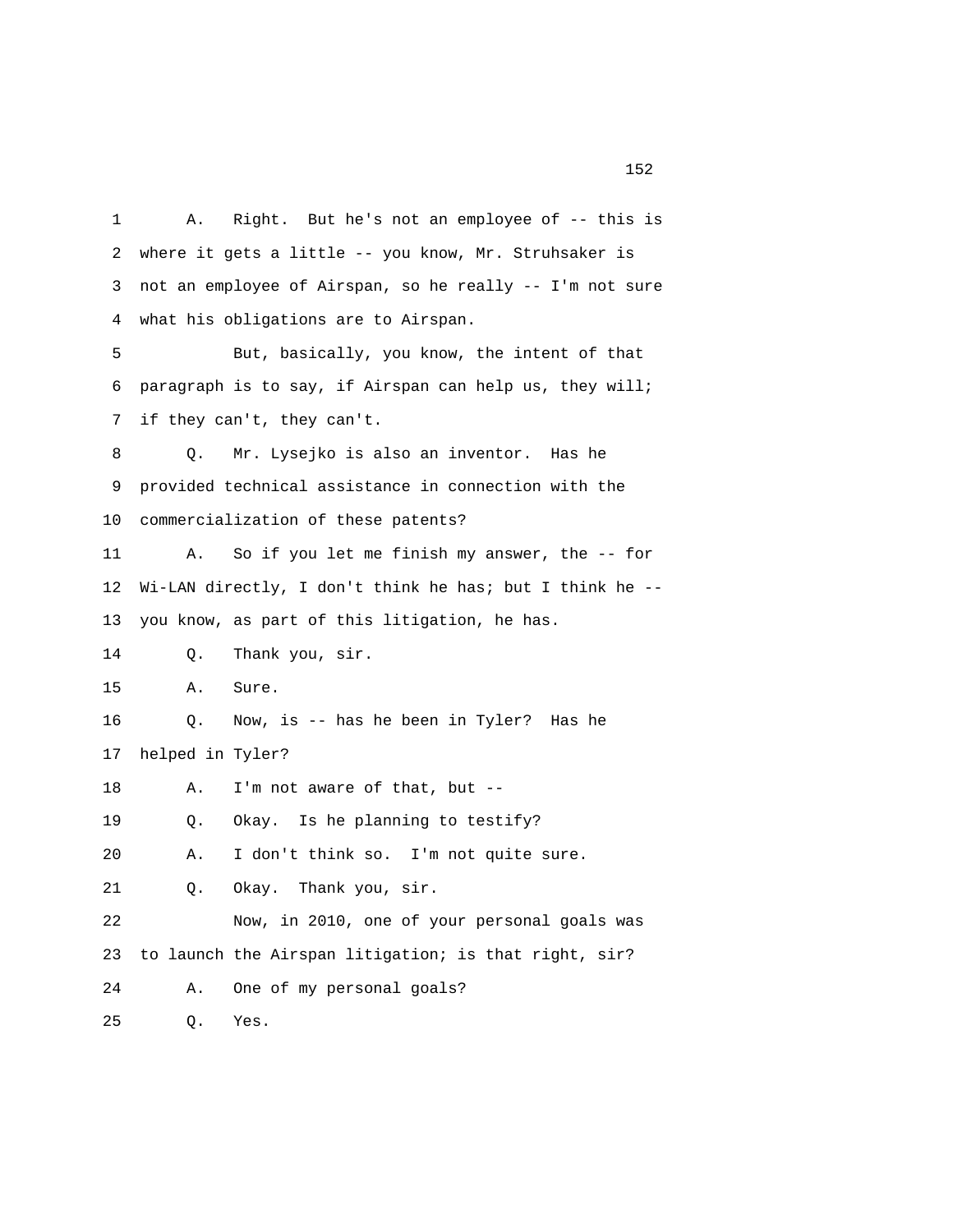1 A. I'd have to look back. I have a lot of 2 objectives in my -- my job. 3 Q. Does Wi-LAN's policies with regard to

 4 launching litigation like this, does it include suing 5 the same company repeatedly?

 6 A. It really depends. You know, as we mentioned 7 before, we don't like to sue; and 90 percent are without 8 litigation. So typically what will happen is, if a 9 company is not respecting our rights, we'll sue once and 10 see if that helps them a bit.

 11 And then, you know, what happens is, we have 12 patents on different technologies. So we'll sue again 13 maybe a year, a year-and-a-half later if we feel that, 14 you know, they're still at loggerheads, and we'll sue 15 again typically on another technology.

| 16           |                  | MR. JONES: Could we go to Slide 28?                |
|--------------|------------------|----------------------------------------------------|
| 17           | $\overline{Q}$ . | (By Mr. Jones) This is Wi-LAN's corporate          |
| 18           |                  | overview dated April the 2nd, 2013, right, sir?    |
| 19           | A.               | It's labeled that, yes.<br>Yes.                    |
| $ 20\rangle$ | $\overline{Q}$ . | And it's Defendants' Exhibit 434.                  |
| 21           |                  | If we could go to the next slide, it gives a       |
| $ 22\rangle$ |                  | timeline, and it says: Core Licensing Methodology. |
| 23           |                  | And, again, this is a Wi-LAN document, right,      |
| 24           | sir?             |                                                    |
| 25           | A.               | Yeah, exactly.                                     |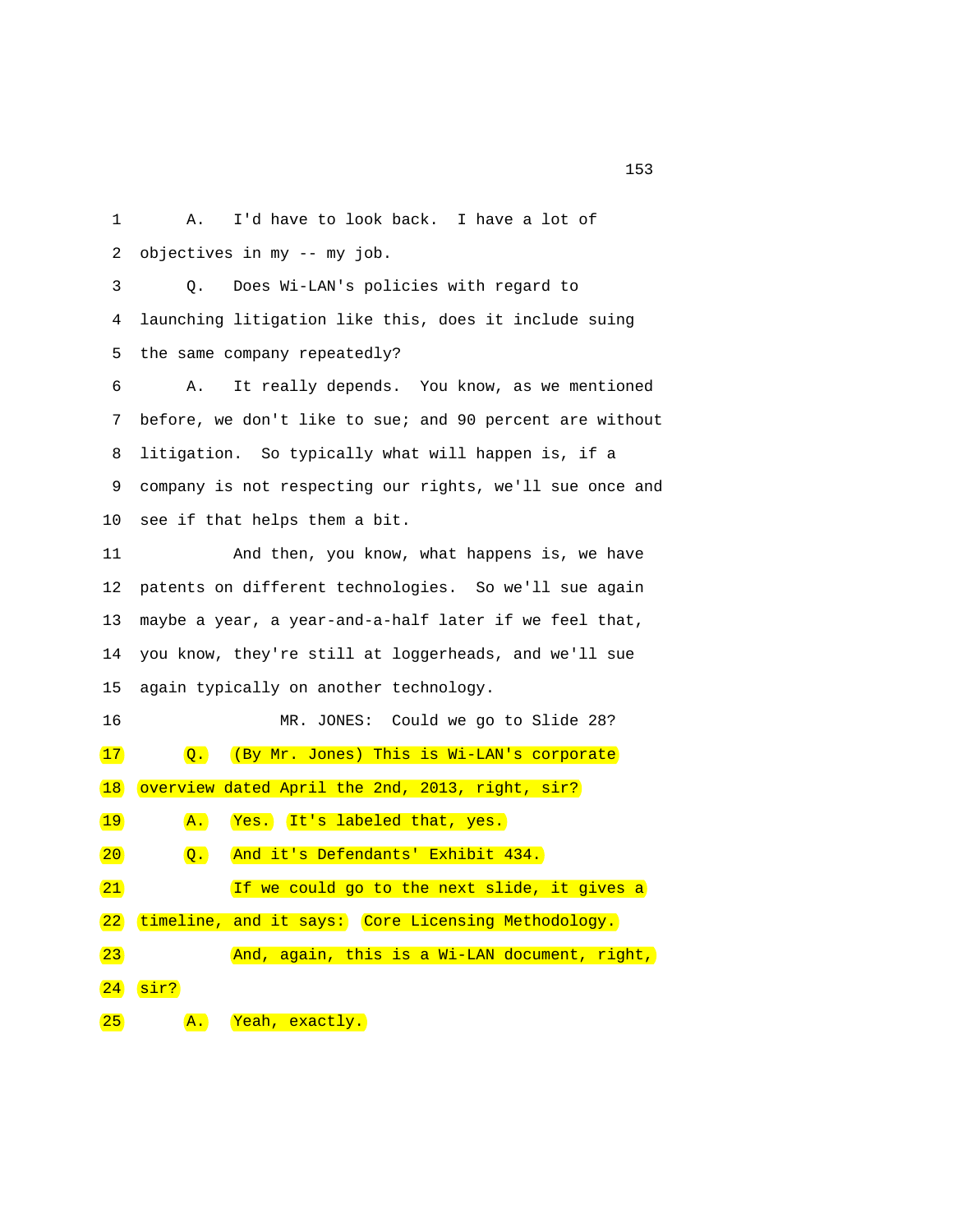| $\mathbf{1}$                 | $\overline{Q}$ . | And it says: An illustrative example, right?             |
|------------------------------|------------------|----------------------------------------------------------|
| $\boxed{2}$                  | $\mathbf{A}$ .   | [Ill -- yeah, illustrative (pronouncing).                |
| $\mathbf{3}$                 | $\overline{Q}$ . | Illustrative? I'll go with that one.                     |
| $\left  \frac{4}{2} \right $ |                  | Now, if you look at this, what it shows us on            |
| 5                            |                  | this timeline is that you initiate contact, right?       |
| $\boxed{6}$                  | $\overline{A}$ . | Right.                                                   |
| $\boxed{7}$                  | $\overline{Q}$ . | Then it says, 12 months after you contact                |
| $\mathbf{8}$                 |                  | them, you sue them with the first litigation on two      |
| $\boxed{9}$                  |                  | patents, right, sir?                                     |
| 10                           | $\overline{A}$ . | That's what it says, yes.                                |
| $\boxed{11}$                 | $\overline{Q}$ . | And then it says, 24 months later, you                   |
| 12                           |                  | initiate the second litigation; and you sue them on      |
| 13                           |                  | three patents, right?                                    |
| 14                           |                  | A. Yeah, that's correct.                                 |
| 15                           | $\overline{Q}$ . | Okay. And then it says, 18 months later, you             |
| 16                           |                  | initiate the third litigation; and you sue them on two   |
| 17)                          |                  | more patents, right, sir?                                |
| 18                           | $\overline{A}$ . | That's what this slide says, yes.                        |
| 19                           | $\overline{Q}$ . | Okay. Okay. And, again, this is Wi-LAN's                 |
| 20                           |                  | core licensing methodology, right, sir, that we see from |
| 21                           |                  | your Wi-LAN corporate overview, right, sir?              |
| 22                           | $\overline{A}$ . | I think this is a framework that -- that's               |
| $\left( 23\right)$           |                  | done. I think the timeframes are -- historically have    |
| $\boxed{24}$                 | been different.  |                                                          |
| 25)                          |                  | Typically -- although it says, you know, one             |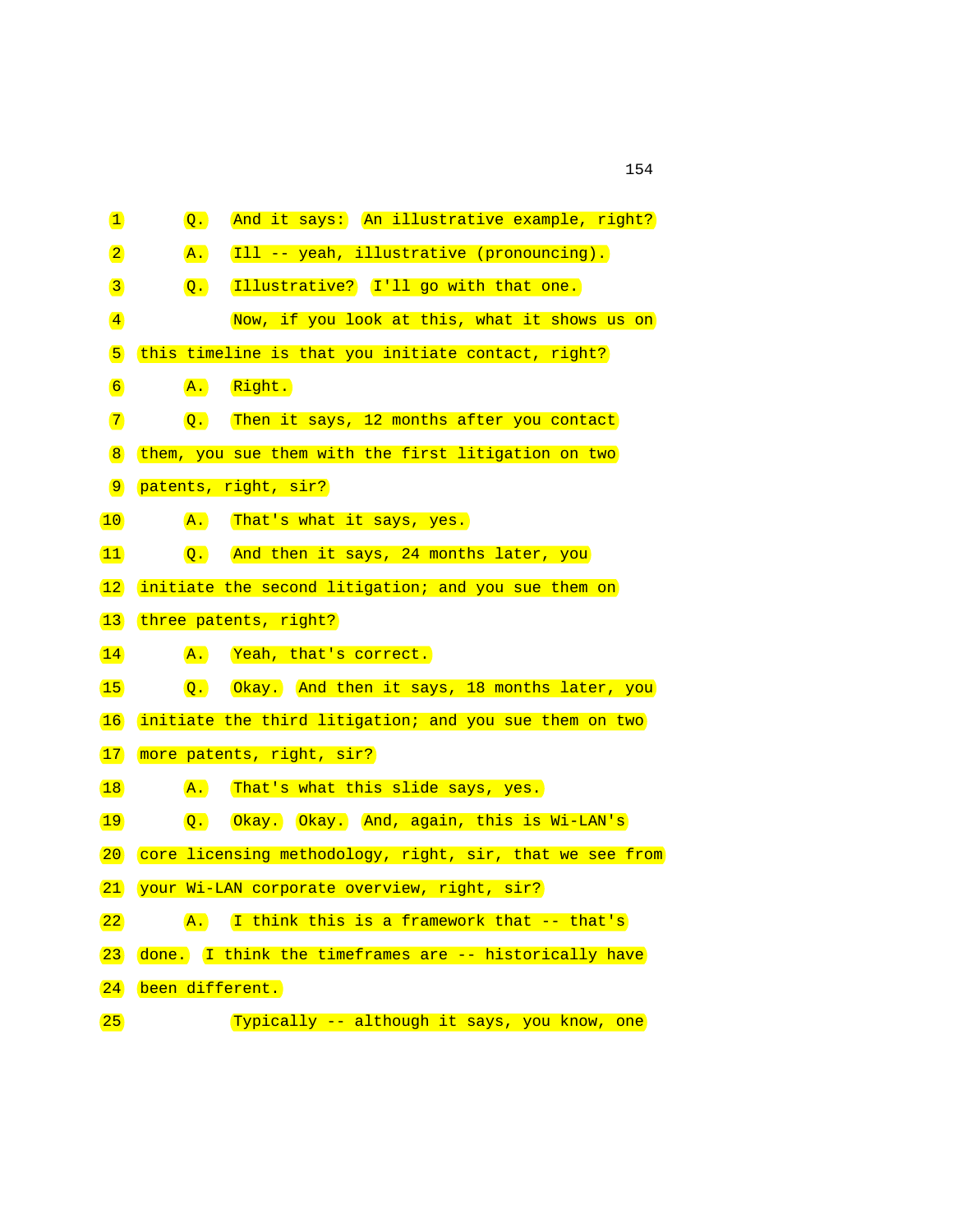| $\mathbf{1}$     | year, it typically runs two, three, or four years. I            |
|------------------|-----------------------------------------------------------------|
| $\boxed{2}$      | mean, you know, although our CEO likes one year; in             |
| $\boxed{3}$      | practice, we do -- typically, it's two or three or four         |
| $\sqrt{4}$       | years.                                                          |
| 5                | And you told --<br>$\overline{Q}$ .                             |
| $\boxed{6}$      | $(\overline{uh}$ --<br>$\overline{A}$ .                         |
| $\boxed{7}$      | -- you told -- excuse me.<br>$\overline{Q}$ .                   |
| $\boxed{8}$      | And I was saying, you know, it's a framework,<br>$\mathbf{A}$ . |
| $\boxed{9}$      | so the number of patents -- you know, sometimes it's            |
| $\vert 10 \vert$ | one; sometimes it's two; sometimes it's three.                  |
| $\boxed{11}$     | So this is kind of a -- you know, a -- one                      |
| 12               | slide that we show -- that our CEO shows people as --           |
| $\vert 13 \vert$ | you know, tries to catch it all, but the reality is the         |
| 14               | program is a little different than this.                        |
| 15               | And -- and you've told people that to defend<br>Q.              |
| 16               | even one lawsuit can cost you 5 to \$8 million, right,          |
| 17               | sir?                                                            |
| 18               | In 2008, we said that, yeah.<br>Α.                              |
| 19               | Q.<br>Okay.                                                     |
| 20               | Although companies tend to tell us it was a<br>Α.               |
| 21               | lot less than that.                                             |
| 22               | Okay. Now, in fact, Wi-LAN believes that<br>Q.                  |
|                  |                                                                 |
| 23               | additional litigation brings additional pressure on the         |
| 24               | people you're trying to get to take a license, right,           |
| 25               | sir?                                                            |

n 155 and 155 and 155 and 155 and 155 and 155 and 155 and 155 and 155 and 155 and 155 and 155 and 155 and 155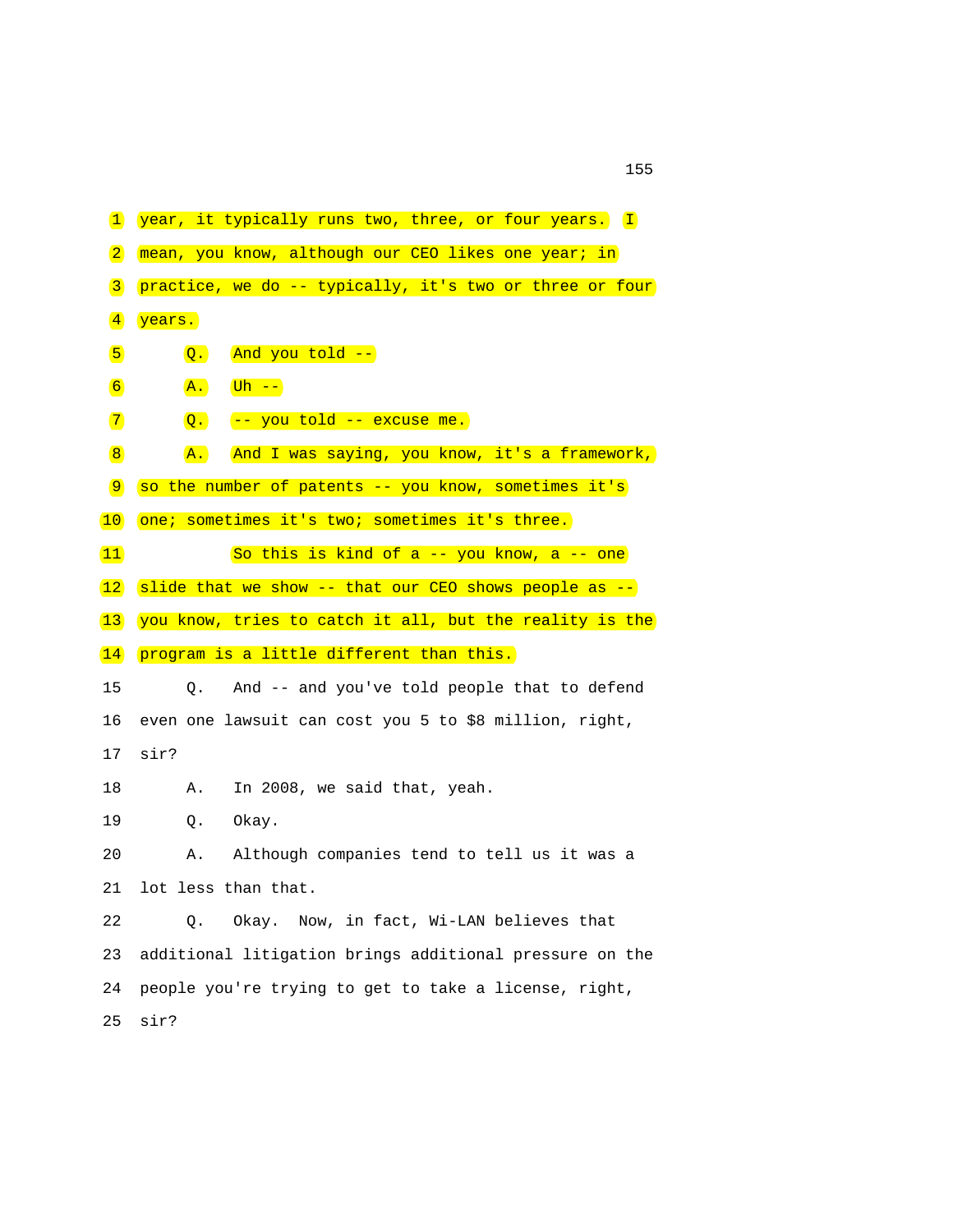1 A. Yeah. We think if a company is infringing our 2 property rights and it's been, you know, years when they 3 haven't really engaged with us and we feel strongly 4 about it, as I mentioned before, that's -- that's our 5 only recourse is to, you know, put our money where our 6 mouth is and litigate on those patents. 7 Q. Well, let's see how this has worked in this 8 case with regard to one of the Defendants, HTC. Let's 9 just see how it plays out. 10 A. Sure. 11 MR. JONES: If we could, let's go to 12 Slide 33. 13 Q. (By Mr. Jones) Here we see you first filed 14 with them in this suit on the '211 patent on October the 15 5th, right, sir? 16 A. Yes. Yes. 17 Q. Then you sued them in Marshall, Texas, on 18 February the 2nd on the '802 and '222 patents of Wi-LAN, 19 right, sir? 20 A. That's correct, yes. 21 Q. And then you sued them again on the '802 and 22 '222 patents on September the 1st in 2011; is that 23 right, sir? 24 A. Yeah. The same two patents, yes. 25 Q. And then you sued them again in Miami,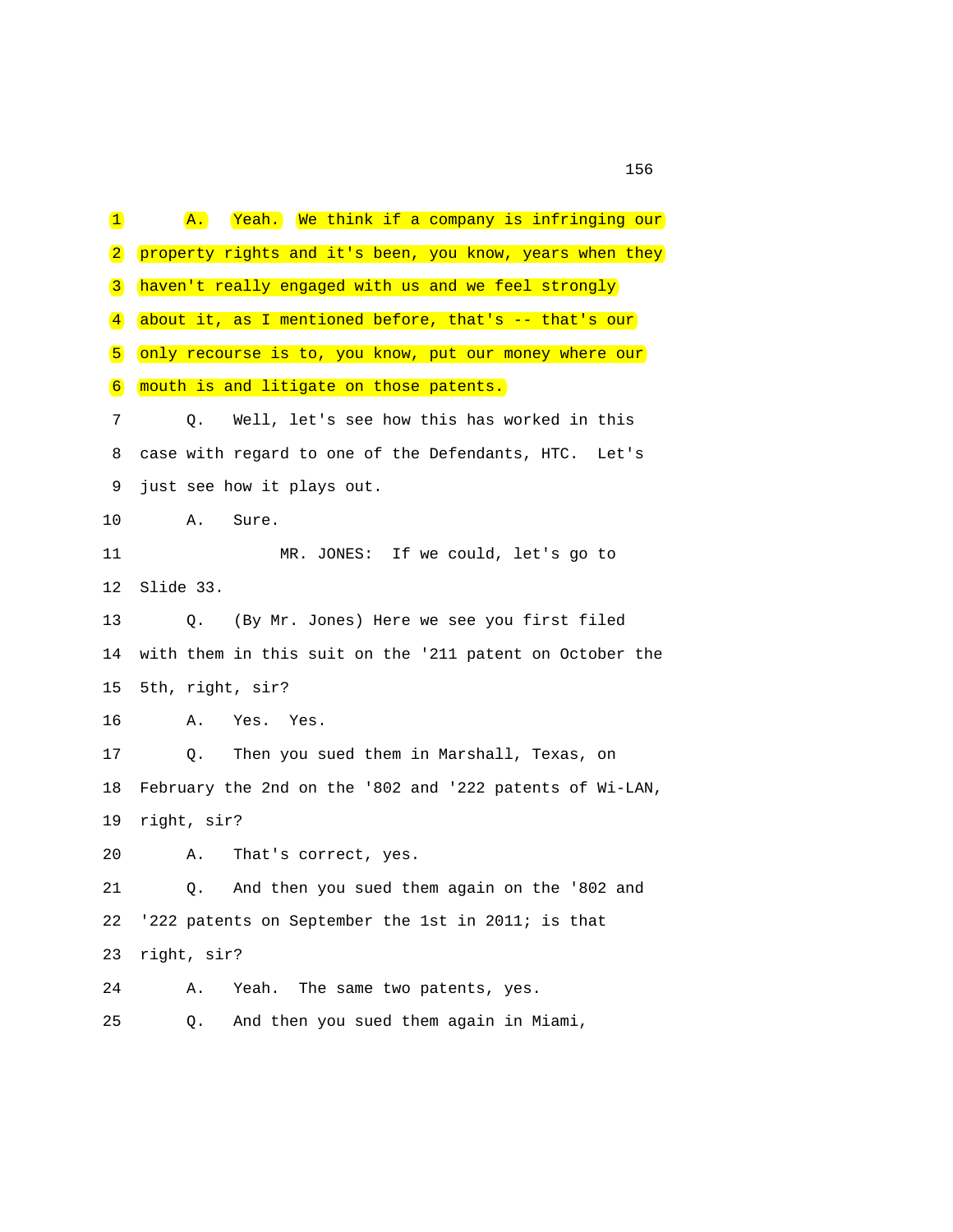1 Florida, on the '640 and the '040 patent on December the 2 6th, 2012, right, sir? 3 A. Yes. 4 Q. And then you sued them again on June the 5 28th -- not too long ago -- June the 28th, 2013, again, 6 in Tyler on the '688 patent, right, sir? 7 A. Yeah, I agree. That's our litigation. I 8 think the slide is missing a lot of things, but 9 that's -- that's pure litigation. I would actually 10 start that slide much earlier -- 11 Q. Okay. 12 **A.** -- 2007 when we first put them on notice. 13 Q. Well, let me ask you this: With regard to my 14 other client, Alcatel, isn't it true that with regard to 15 these four patents, you never went to them and you've 16 never alleged to them that they infringed those four 17 patents prior to filing suit? 18 That's true, isn't it? 19 **A.** It's -- it's true, but we had been in 20 discussions since 2006 with Alcatel-Lucent. 21 Q. No. I'm talking about these four patents. 22 A. These four patents -- 23 Q. I know you want -- I know you want to answer 24 another question, but please answer my question. 25 A. I don't want to answer another question.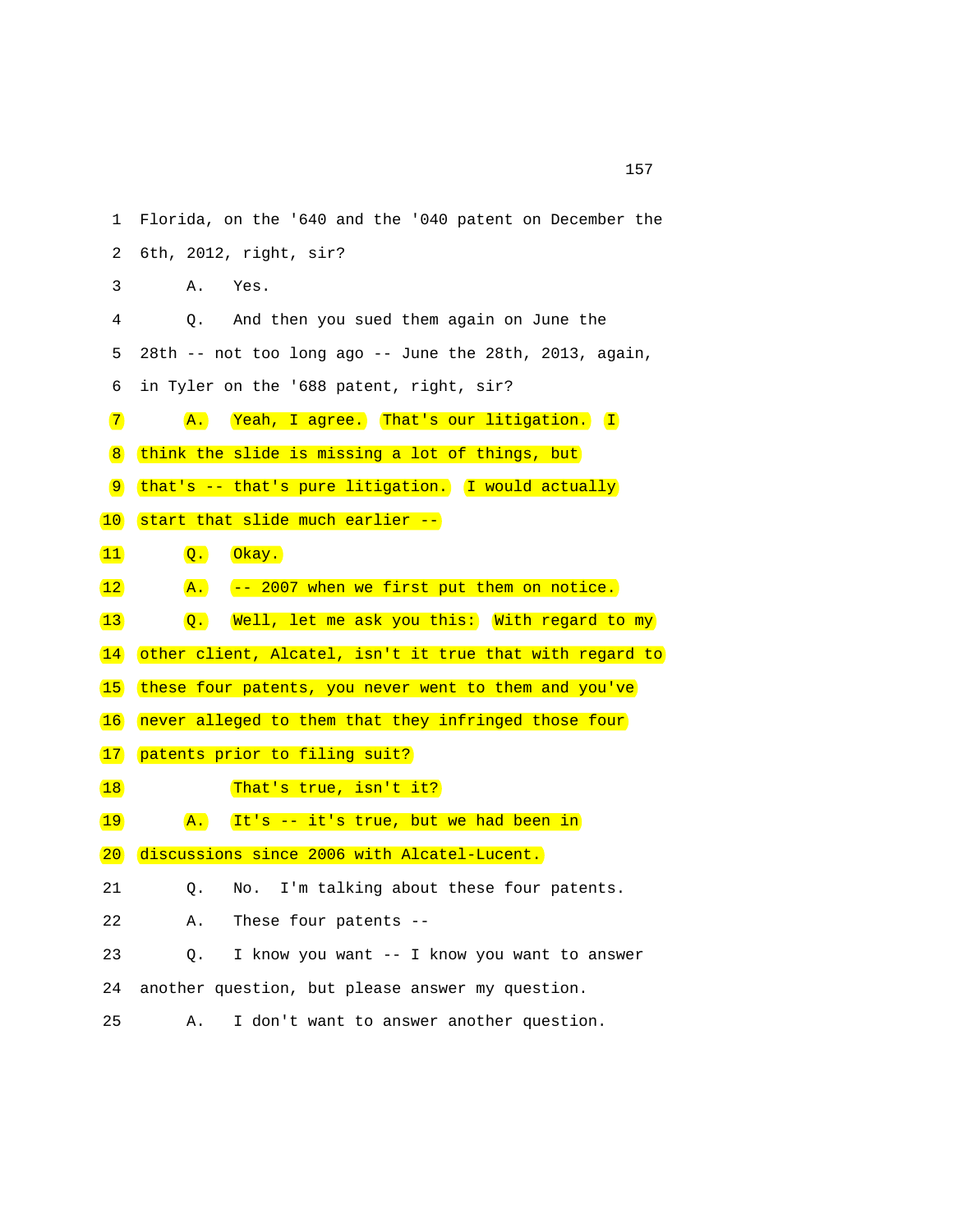1 Q. Okay. But it's still in the millions of 2 dollars; is that -- 3 A. Yes. Most of the time they would say, it was, 4 you know, 1-1/2 to 2 million. 5 Q. Were you present in the courtroom for opening 6 statements? 7 A. I was, yes. 8 Q. And you understand that during Mr. Weaver's 9 presentation, he told the jury that he was going to ask 10 the jury to award \$500,000 for Sony Mobile's 11 infringement of the patent? 12 A. I believe I remember that one, yes. 13 Q. Okay. 14 MR. WYNNE: Pass the witness, Your Honor. 15 THE COURT: All right. Redirect? 16 MR. HILL: Thank up, Your Honor. 17 REDIRECT EXAMINATION 18 BY MR. HILL: 19 Q. Mr. Parolin, let's start with that last point. 20 What would happen if you send some 21 companies -- 22 (REPORTER'S NOTE: Mr. Hill informed his 23 mic is off.) 24 THE COURT: I think you turned off your 25 mic.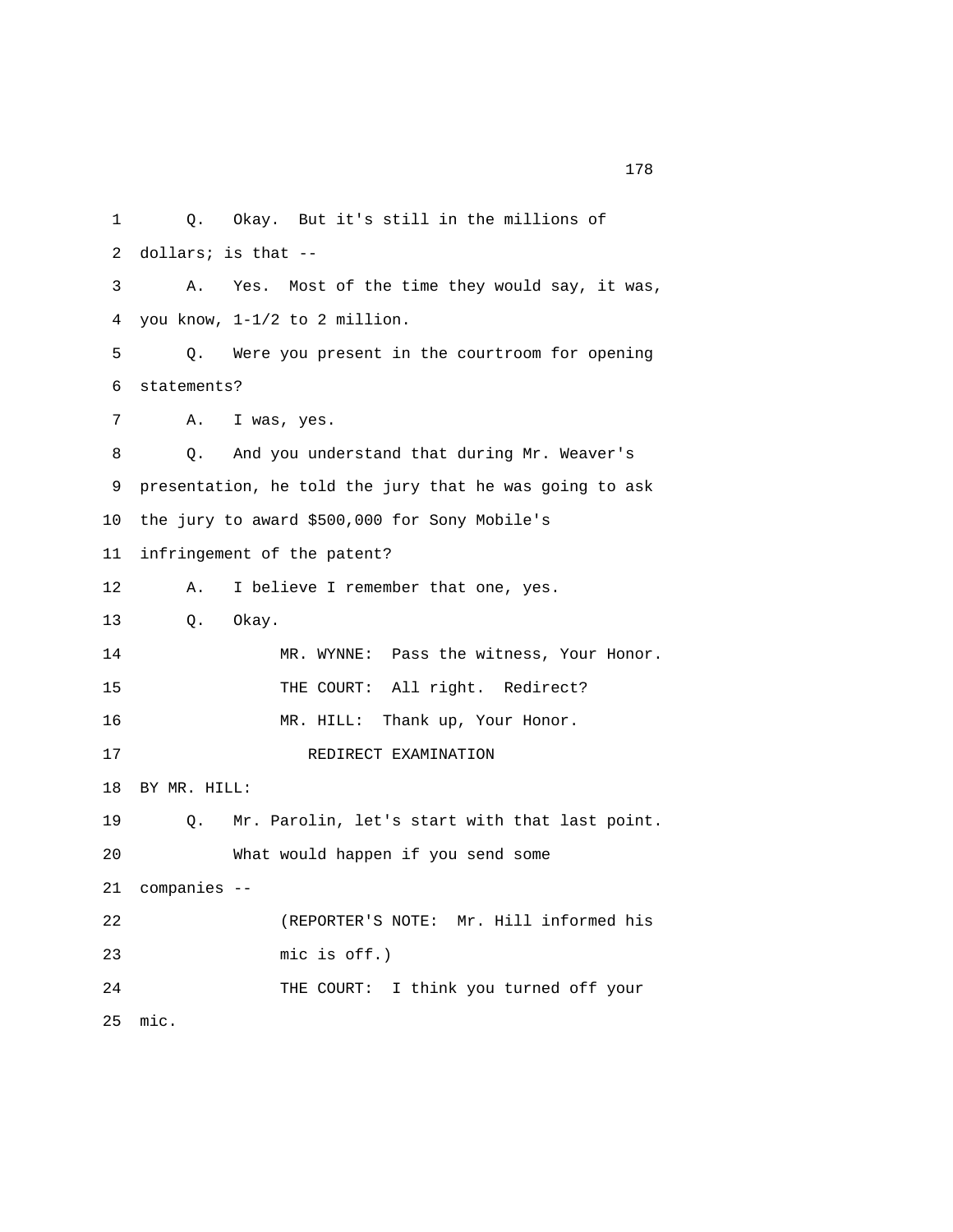| 1              | Oh.<br>Is it working now?<br>MR. HILL:                             |
|----------------|--------------------------------------------------------------------|
| $\overline{a}$ | THE COURT:<br>Yes.                                                 |
| 3              | MR. HILL: Okay. Sorry about that.                                  |
| 4              | No problem.<br>Α.                                                  |
| $\sqrt{5}$     | (By Mr. Hill) What can happen if you send some<br>$\overline{Q}$ . |
| $6 \mid$       | companies a notice letter before you file a lawsuit                |
| $\boxed{7}$    | against them for patent infringement?                              |
| $\boxed{8}$    | Yeah. Typically, what happens is -- and we<br>$\overline{A}$ .     |
| $\boxed{9}$    | actually have companies threaten us all the time -- is,            |
| 10             | if I send a notice letter to a particular company, they            |
| $ 11\rangle$   | can actually sue me right away. And with some                      |
| 12             | companies, we feel there's a very high threat of people            |
| $\boxed{13}$   | suing us right away.                                               |
| 14             | So it's this catch-22. You want to let the                         |
| 15             | people know; but at the same time, you know, just by               |
| 16             | sending a letter, they can sue me.                                 |
| 17             | So there are some people in this world who, if<br>$\overline{Q}$ . |
| 18             | you approach them about your patent rights, they will              |
| 19             | sue you first; and they know that's a deterrent to keep            |
| 20             | people from approaching them about their rights.                   |
| 21             | Absolutely. We hear that all the time, and<br>$\mathbf{A}$ .       |
| 22             | we're threatened by that all the time. And it's                    |
| $\boxed{23}$   | happened to -- and it's not only a threat. We've had               |
| 24             | companies do this to us, where we went. We've done the             |
| 25)            | right thing. I've sent them a letter and said, I think             |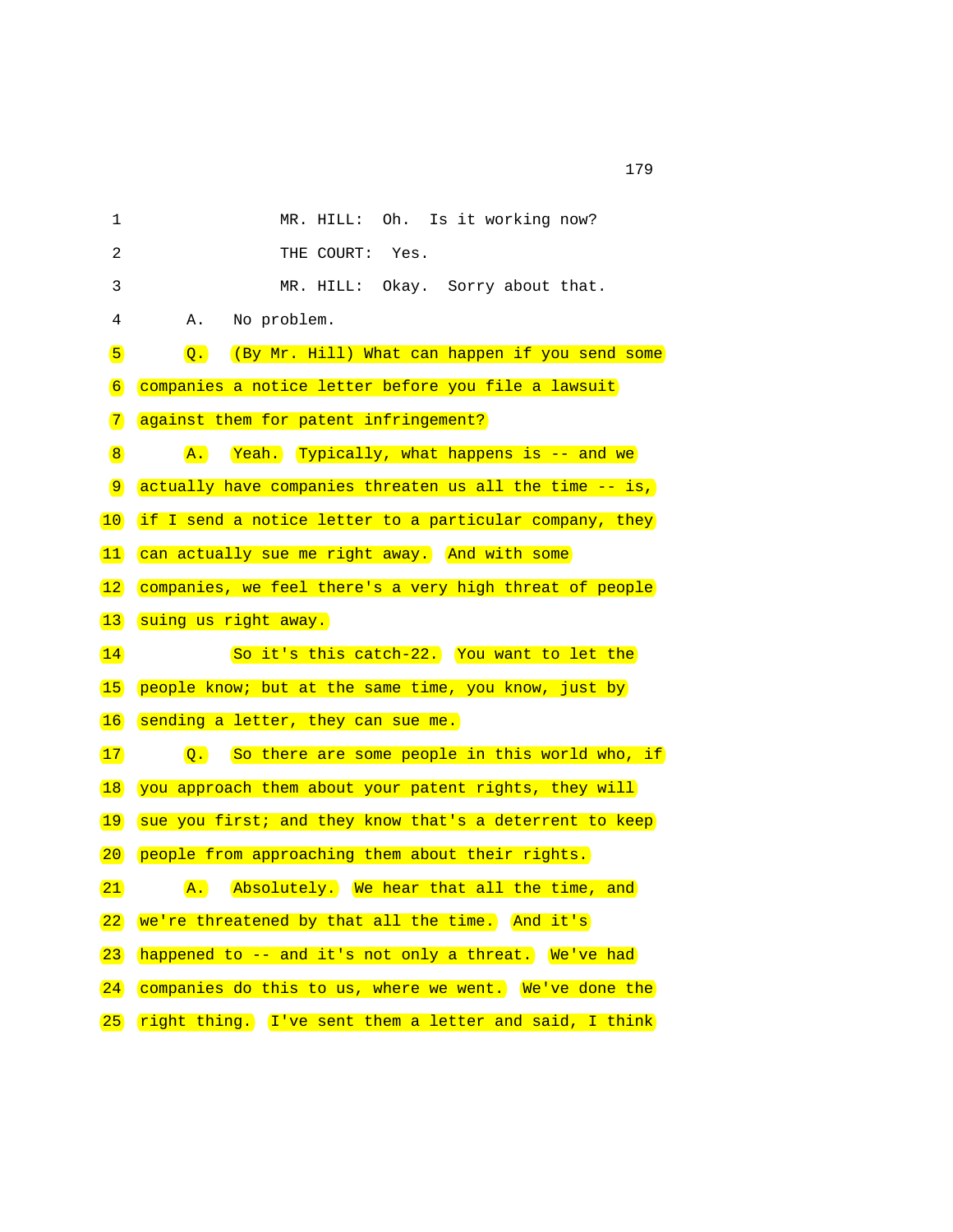| $\mathbf{1}$        | you're infringing our patents, and we'd like to discuss          |
|---------------------|------------------------------------------------------------------|
| $\vert 2 \vert$     | it with you; and then we get back a lawsuit.                     |
| $\boxed{3}$         | So for some companies and in some                                |
| $\vert 4 \vert$     | circumstances, you know, we're left with very little             |
| 5                   | choice.                                                          |
| $\boxed{6}$         | So is it a bully tactic that some companies,<br>$\overline{Q}$ . |
| $\boxed{7}$         | who have the resources to do that, pursue?                       |
| $\boxed{8}$         | $\overline{A}$ .<br>Yes. It tends to be the larger companies     |
| $\boxed{9}$         | that, you know, they've got lots of money. I mean,               |
| 10                  | you've got to understand, we're -- you know, we do about         |
| $\boxed{11}$        | \$80 million a year, which is -- which is good, but many         |
| $\vert$ 12          | of the companies we're trying to license do tens of              |
| $\boxed{13}$        | billions of dollars a year, and we're quite a bit                |
| 14                  | smaller.                                                         |
| 15                  | So, you know, if we're worried about being                       |
| $\vert 16 \vert$    | sued by that company, we will definitely -- you know, in         |
| $\left(17\right)$   | some cases, we will sue first, yeah.                             |
| 18                  | Q. Are there contractual arrangements that you                   |
| 19                  | may have had in the past with some companies that                |
| 20                  | require you to actually file suit to initiate a case             |
| 21                  | against them rather than some informal process?                  |
| 22                  | There is. And that's why some of the<br>$\overline{A}$ .         |
| $\left  23 \right $ | questions were a little uncomfortable for me.                    |
| 24                  | We've got some -- some companies, you know,                      |
|                     |                                                                  |

(25) we'll do an agreement on a specific technology, and then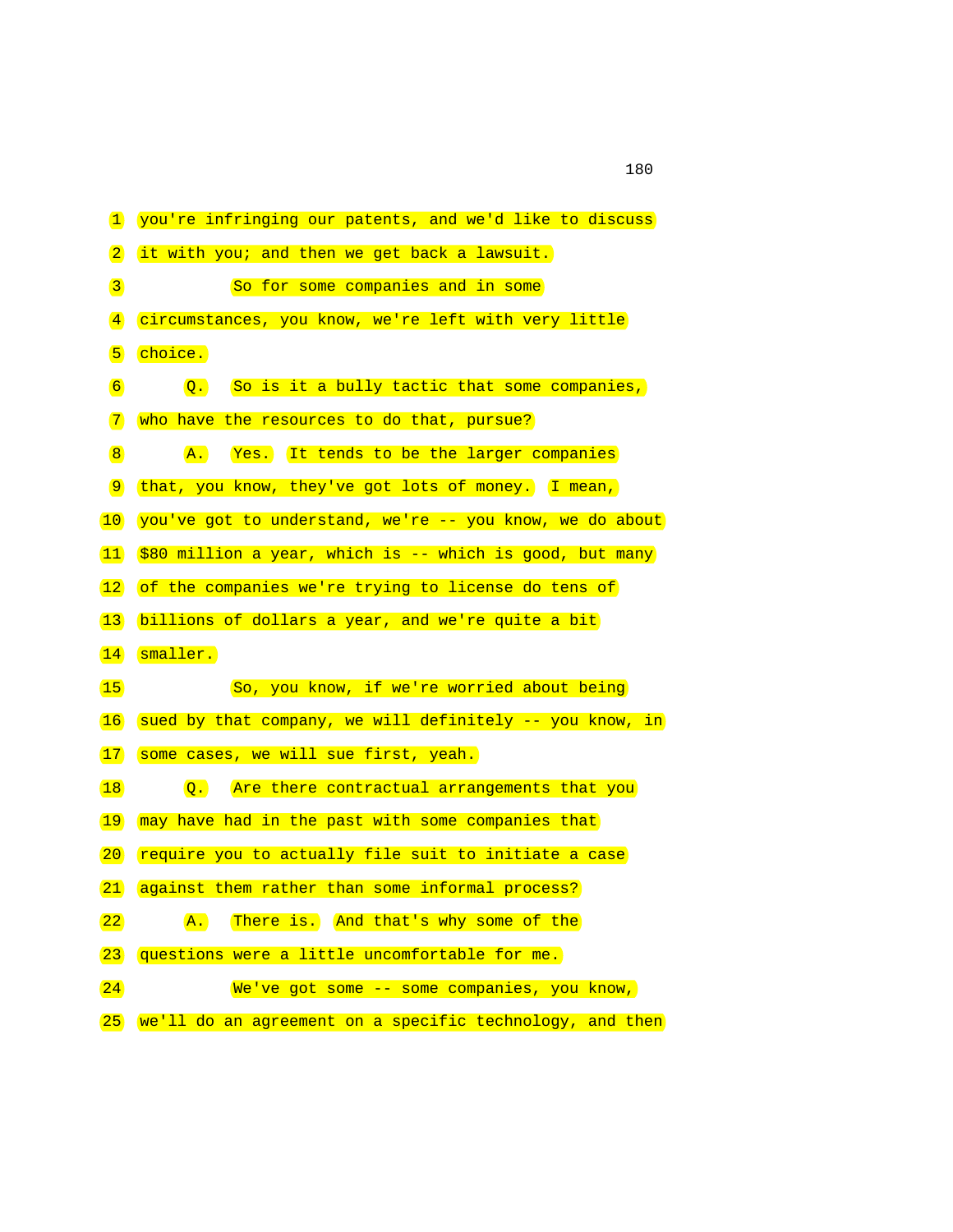| $\mathbf{1}$        | they'll -- they've actually put in the agreement,               |
|---------------------|-----------------------------------------------------------------|
| $\boxed{2}$         | because they think it's a deterrent for little ol'              |
| $\boxed{3}$         | Wi-LAN, you know, that they don't want to sue, they'll          |
| $\vert 4 \vert$     | actually say, you know, damages can't accrue or, you            |
| $\sqrt{5}$          | know, we won't even consider paying you until you sue           |
| $\boxed{6}$         | us.                                                             |
| $\boxed{7}$         | So these are the type of things that go on in                   |
| 8                   | the licensing business all the time.                            |
| $\boxed{9}$         | Q. Tell me, Mr. Parolin, what's the number of                   |
| $\overline{10}$     | potential licensees that you've had to sue more than            |
| $\boxed{11}$        | once?                                                           |
| 12                  | It's a very small number. I can think off the<br>$\mathbf{A}$ . |
| $\vert$ 13          | top of my head it's maybe four or five companies where          |
| $\vert 14 \vert$    | we've had to sue multiple times.                                |
| 15                  | Typically, what will happen, is -- as I said,                   |
| 16                  | 90 percent is done without litigation, and then there is        |
| 17                  | a set of companies that, you know, maybe the numbers are        |
| 18                  | very high, and they want to fight, or maybe they have a         |
| 19                  | strong opinion, and we litigate.                                |
| $\boxed{20}$        | But usually what happens is, you resolve a lot                  |
| 21                  | of issues in one litigation.                                    |
| $\boxed{22}$        | Q. What's the number of companies that you've had               |
| $\left  23 \right $ | to sue more than once that are sitting at this table in         |
| 24                  | this courtroom today?                                           |

(25) A. It's three of these companies we've had to sue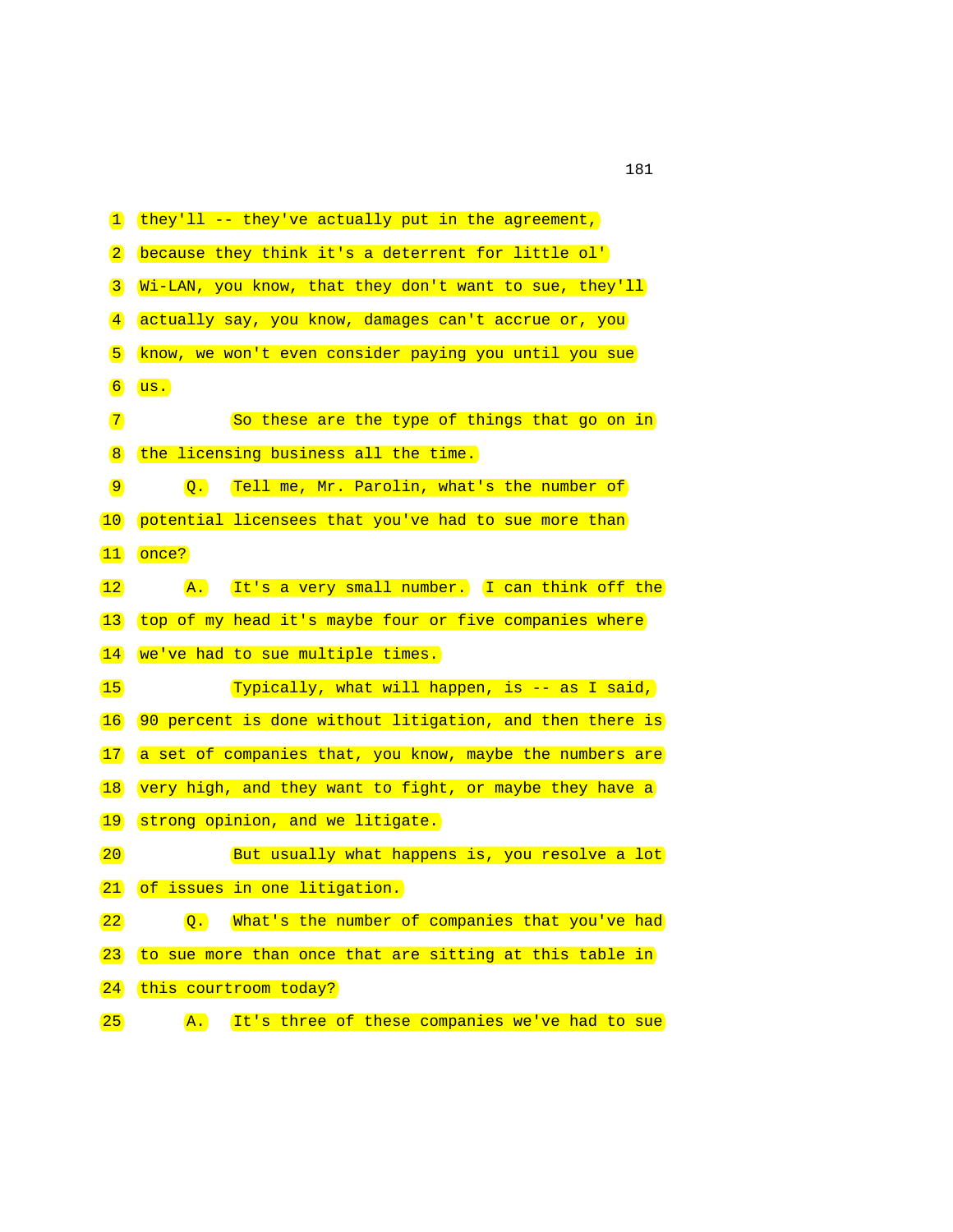| $\mathbf{1}$                 | more than once.                                                    |
|------------------------------|--------------------------------------------------------------------|
| $\boxed{2}$                  | So you said you could think of maybe four or<br>$\overline{Q}$ .   |
| $\vert 3 \vert$              | five, and three of them are sitting here?                          |
| $\left  \frac{4}{2} \right $ | Yeah. Today I can think of four or five,<br>$\overline{A}$ .       |
| 5                            | yeah, and three of them are sitting here today.                    |
| 6                            | Well, let's talk about that. When we're<br>Q.                      |
| 7                            | talking about lawsuits and Wi-LAN's business model and             |
| 8                            | the business of patents, frankly, patent ownership, are            |
| 9                            | you -- let me ask you, have you ever heard the saying              |
| 10                           | people in glass houses shouldn't throw rocks?                      |
| 11                           | I've definitely heard that saying, yes.<br>Α.                      |
| 12                           | Are you aware of Alcatel-Lucent and Ericsson's<br>$\overline{Q}$ . |
| $\vert$ 13                   | participation in patent licensing business just like               |
| $\vert 14 \vert$             | Wi-LAN is engaged in?                                              |
| 15                           | Absolutely, yeah. You know, it's -- it's<br>$\mathbf{A}$ .         |
| 16                           | funny. A lot of these companies that throw rocks at us             |
| 17                           | actually do the same thing as us.                                  |
| 18                           | Do they do it in their own name?<br>$\overline{Q}$ .               |
| 19                           | Not all the time. They -- you know, to --<br>$\mathbf{A}$ .        |
| 20                           | sort of shelter themselves. We see this with a lot of              |
| 21                           | companies; but specifically, the companies you mentioned           |
| 22                           | as well, is that they'll actually put patents in a trust           |
| $\left  23 \right $          | or they'll sell them to a company like Wi-LAN or                   |
| 24                           | somebody else that licenses. Or they'll put them in a              |
| $\boxed{25}$                 | subsidiary called, you know, some name that's -- that's,           |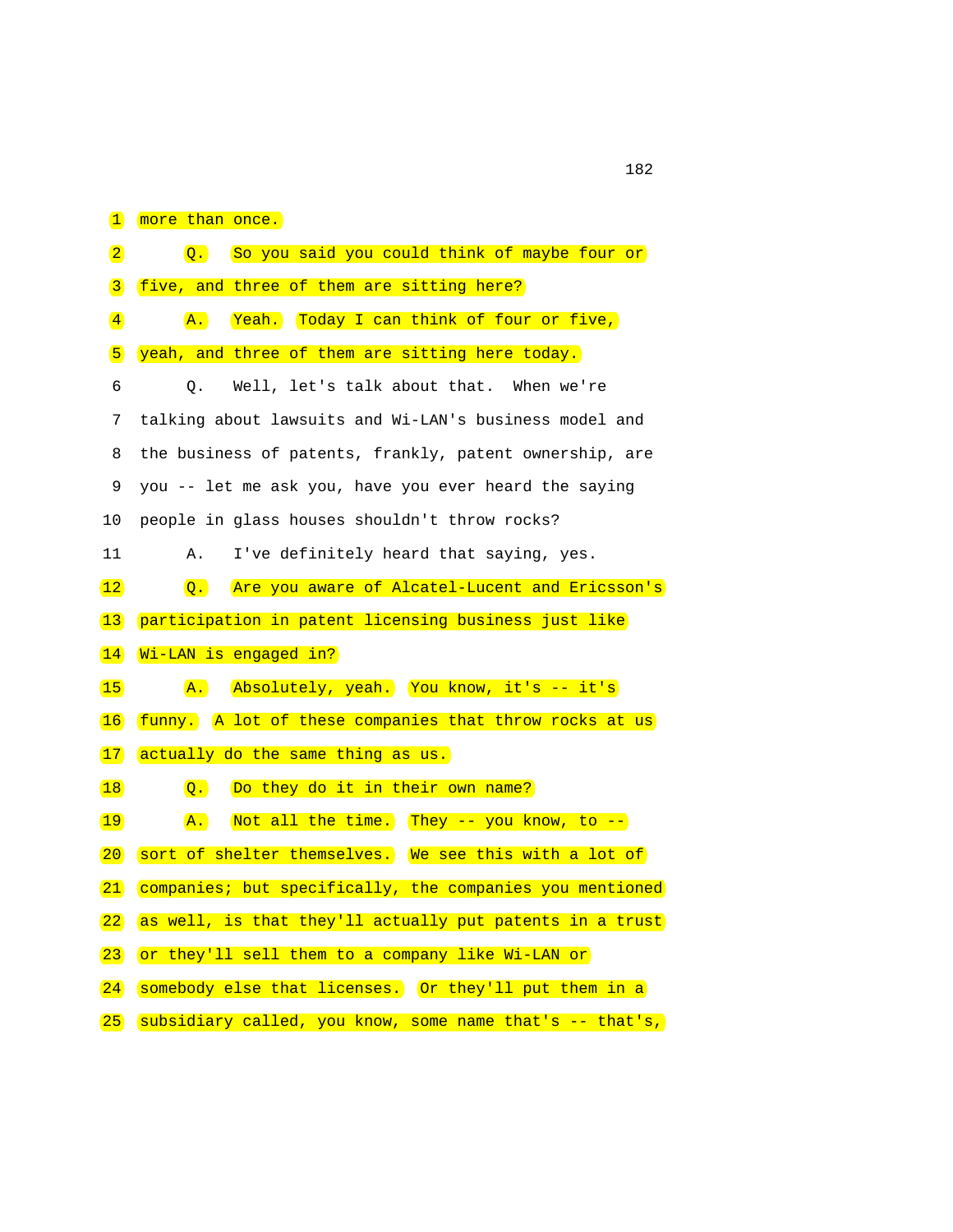| $\mathbf{1}$                 | you know, not with those companies, and then they'll go            |
|------------------------------|--------------------------------------------------------------------|
| $\boxed{2}$                  | assert those patents against companies like -- usually,            |
| $\boxed{3}$                  | they're not in their product field.                                |
| $\left( \frac{4}{2} \right)$ | Let me give you a name. Unwired Planet, have<br>$\overline{Q}$ .   |
| 5                            | you ever heard of them?                                            |
| $\boxed{6}$                  | I have, yes. They're a licensing company.<br>$\overline{A}$ .      |
| $\boxed{7}$                  | Tell us about Unwired Planet.<br>$\overline{Q}$ .                  |
| $\boxed{8}$                  | They're a -- they're a licensing company that<br>$\mathbf{A}$ .    |
| $\boxed{9}$                  | had some patents, and I believe they're public. You                |
| $\vert 10 \vert$             | know, they took -- they were given 2,000 patents from              |
| 11                           | Ericsson to go off and try to -- in the wireless space             |
| 12                           | to go off and try to license Ericsson's competitors.               |
| 13                           | And what it allows is, it allows companies to                      |
| $\vert 14 \vert$             | license their own portfolio and also have this other               |
| 15                           | portfolio there to be licensed, not under their own                |
| 16                           | name.                                                              |
| 17                           | Did Ericsson have a back-end interest in that?<br>$\overline{Q}$ . |
| 18                           | Yeah. It's public knowledge; and you can, you<br>$\mathbf{A}$ .    |
| 19                           | know, go to the Unwired Planet site and see what the               |
| 20                           | back-end is. There's -- you know, they get a pretty                |
| 21                           | hefty percentage, you know, up to 20, 50, 70 percent of            |
| 22                           | the -- the royalties from that licensing program.                  |
| 23                           | And let's talk about -- with regard to<br>Q.                       |
| 24                           | Alcatel-Lucent, have you ever heard of the Multimedia              |
| 25                           | Patent Trust?                                                      |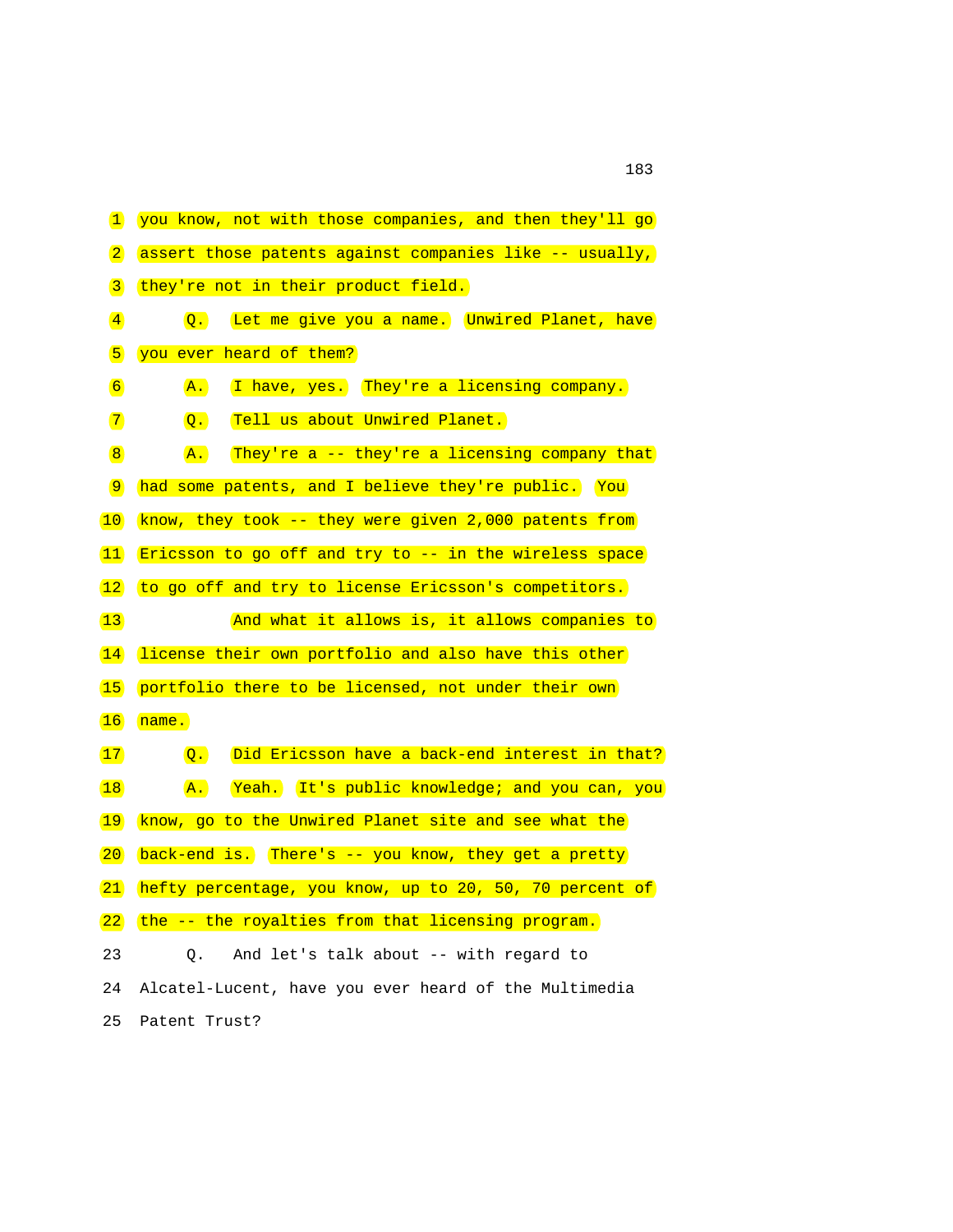## 1 A. Yes, I have, yes.

| $\boxed{2}$         | What do you know about the Multimedia Patent<br>$\overline{Q}$ . |
|---------------------|------------------------------------------------------------------|
|                     |                                                                  |
| $\mathbf{3}$        | Trust?                                                           |
| $\vert 4 \vert$     | It's a -- it's a -- it's a set of patents set<br>$\mathbf{A}$ .  |
| $\sqrt{5}$          | up by Lucent mostly in the multimedia space, video               |
| $\sqrt{6}$          | space; and they go off and they license -- they litigate         |
| $\boxed{7}$         | a lot, and they license companies that, you know, aren't         |
| $\boxed{8}$         | competitors of theirs.                                           |
| $\boxed{9}$         | So they have some video patents, so they'll go                   |
| $\overline{10}$     | off and sue, you know, Canon and Nikon and, you know,            |
| $ 11\rangle$        | companies that, you know, aren't really competitors, so          |
| $\vert$ 12          | they can't really fight back against Alcatel directly.           |
| $\vert$ 13          | Would it surprise you to learn that the<br>$\overline{Q}$ .      |
| $\vert 14 \vert$    | Multimedia Patent Trust has filed over 30 lawsuits in            |
| $\vert$ 15          | the last five years?                                             |
| $\vert 16 \vert$    | It would not surprise me at all. And that<br>$\mathbf{A}$ .      |
| 17                  | number, I think, is actually higher than ours, so                |
| 18                  | Are you familiar with the fact that the<br>$\overline{Q}$ .      |
| 19                  | Multimedia Patent Trust was actually sued by a                   |
| $ 20\rangle$        | standard-setting organization that Alcatel-Lucent was a          |
| 21                  | part of because they saw it as just a mask for                   |
| 22                  | Alcatel-Lucent to violate its standards obligation?              |
| $\left  23 \right $ | Yeah. My understanding is, you know, before<br>$\mathbf{A}$ .    |
| 24                  | the -- just before the acquisition by Alcatel of                 |
| 25                  | Lucent -- and Alcatel had a -- so what happens is,               |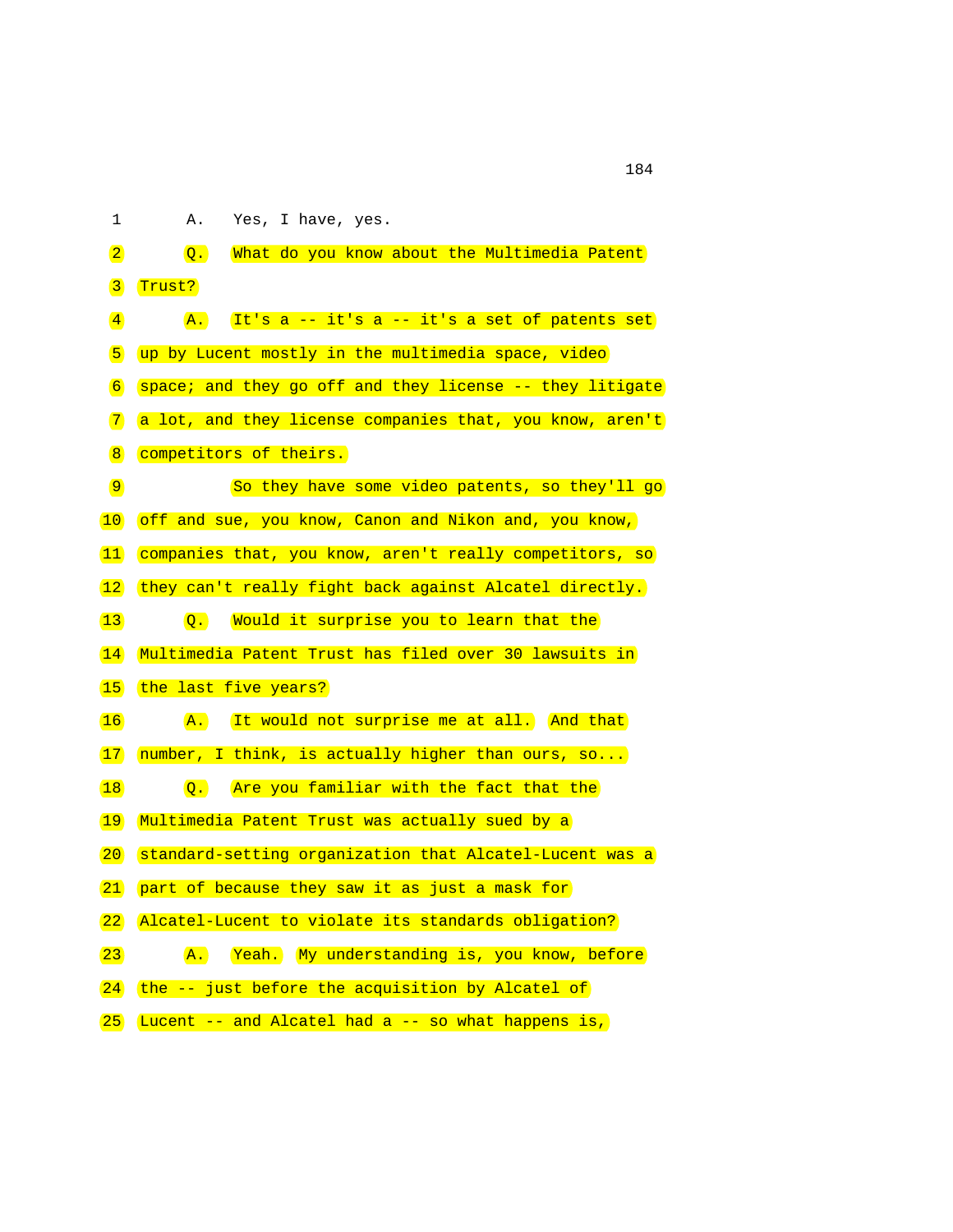1 when you -- when you join a licensing pool or -- you'll 2 say: I'm going to donate all my patents, and this 3 licensing pool is going to go out and license on your 4 behalf. 5 And what they try to do in the pool is, they 6 try to get all the companies in that market involved. 7 But what some companies do is they say -- just before  $8$  they join, they -- you know, they shelve off a few 9 patents, and they keep it out. So it allows them to go 10 license in particular.  $(11)$  I'm not sure what happened from the lawsuit,  $(12)$  but the lawsuit -- that type of thing was insinuated by 13 the filing of the lawsuit. 14 Q. Are you aware of the fact that Ericsson was a 15 plaintiff in this courtroom and got a judgment less than 16 three weeks ago? 17 MR. JONES: Your Honor, can we approach 18 the bench? 19 THE COURT: Yes, you may. 20 (Bench conference.) 21 MR. JONES: My objection is, none of this 22 is none of this -- my objection is none of this is 23 relevant. Nobody has said they can't license their 24 patents, number one. 25 Number two, we're getting off into every

n 185 and 185 and 185 and 185 and 185 and 185 and 185 and 185 and 185 and 185 and 185 and 185 and 185 and 185